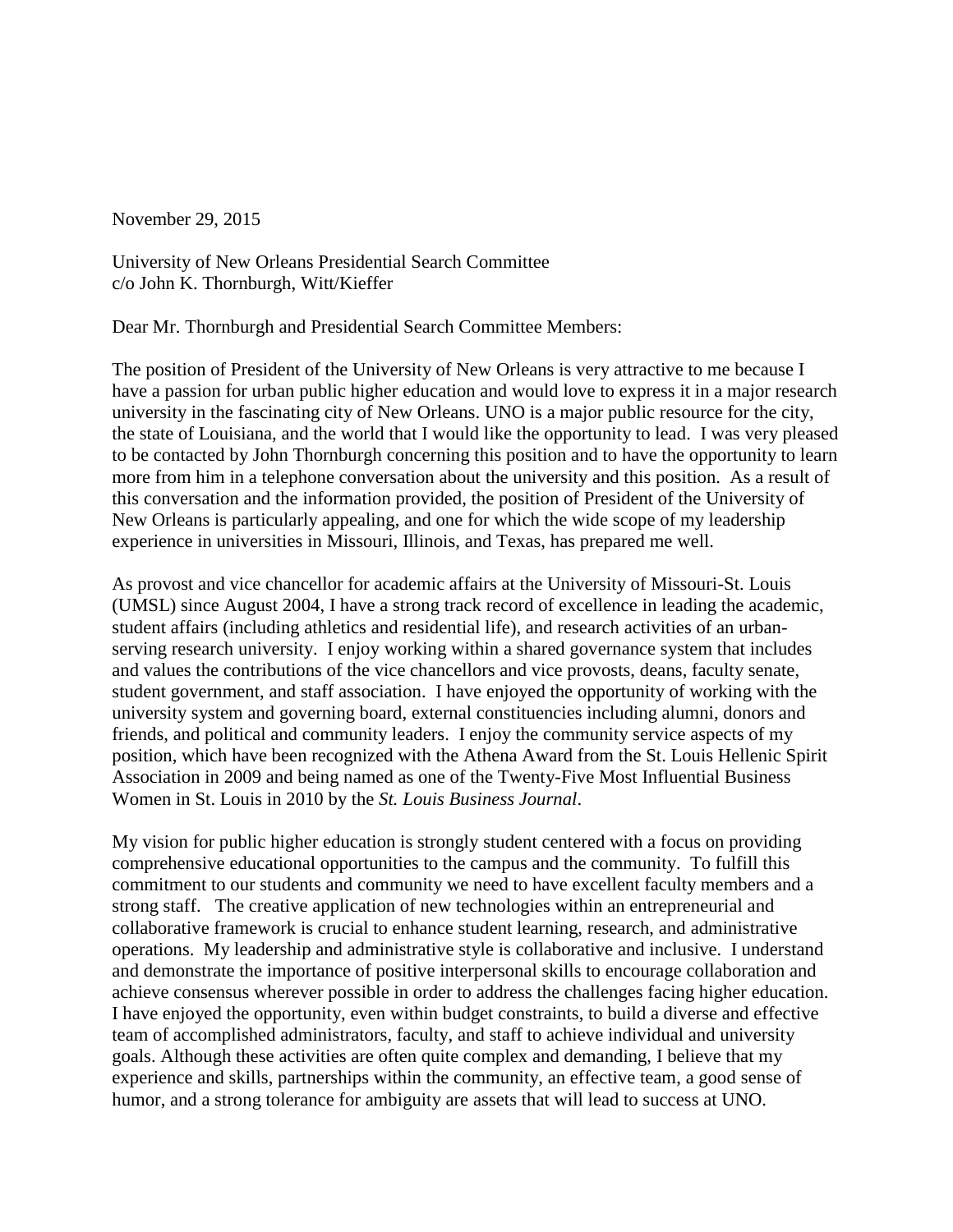One of the very attractive aspects of the University of New Orleans is its tremendous potential to contribute to the growth and development of the region through its strong programs in naval architecture, hospitality, and urban and regional planning, as well as strong undergraduate and graduate programs such as education, engineering, business administration, accounting, and cyber operations. Although retention and graduation rates have room for improvement, UNO is making progress in those areas, as well as other areas of student engagement and success. Through these programs UNO can be a leader in the continued revitalization of New Orleans and its region, as well as the state of Louisiana. As President of UNO, I would be engaged both on and off campus in supporting these activities to benefit both the university and the region.

Although these are challenging financial times, my research, teaching, and administrative career has included an emphasis on financial management, budgeting, fund raising, constructive involvement with local and state political leaders, and collaboration to solve the fiscal issues created by both growth and decline in resources. Throughout my career I have had numerous opportunities to develop and practice excellent financial management, fund raising, and stewardship skills, including participation in university efforts that raised several gifts of over a million dollars, as well as smaller ones. Fund raising usually involves developing relationships and "friend-raising" for the university, as well as developing good relationships within the local and regional community, which I enjoy doing. Fund raising and budget management also create opportunities to build consensus for innovative and entrepreneurial efforts to achieve campus and community goals. My research and leadership have been recognized by my election as a Fellow of the National Academy of Public Administration in 1998 and later as President of the American Society for Public Administration (2002-2003). From these experiences, I understand the importance of absolute integrity and transparency, and the ability to operate in an atmosphere of high visibility while maintaining the highest standards.

Multi-cultural education, inclusion, and diversity of all kinds, including ethnic, gender, and intellectual diversity, are very important in higher education. I encourage and support the success of students from diverse backgrounds including ethnic minorities, veterans and active military members and families, students with disabilities, LGBTQ, non-traditional students, and students who are first in their families to attend college. I also have strongly encouraged international programming to improve global understanding through the involvement of international students on campus, international exchanges, and international and cross-cultural activities on campus and in the community.

I have enclosed my full curriculum vitae and a list of five references. I would be happy to provide additional information that would be helpful to you. Thank you for the opportunity to be considered for the position of President of the University of New Orleans.

Yours truly,

Glen H. Cope

Glen Hahn Cope, Ph.D. Provost and Vice Chancellor for Academic Affairs University of Missouri-St. Louis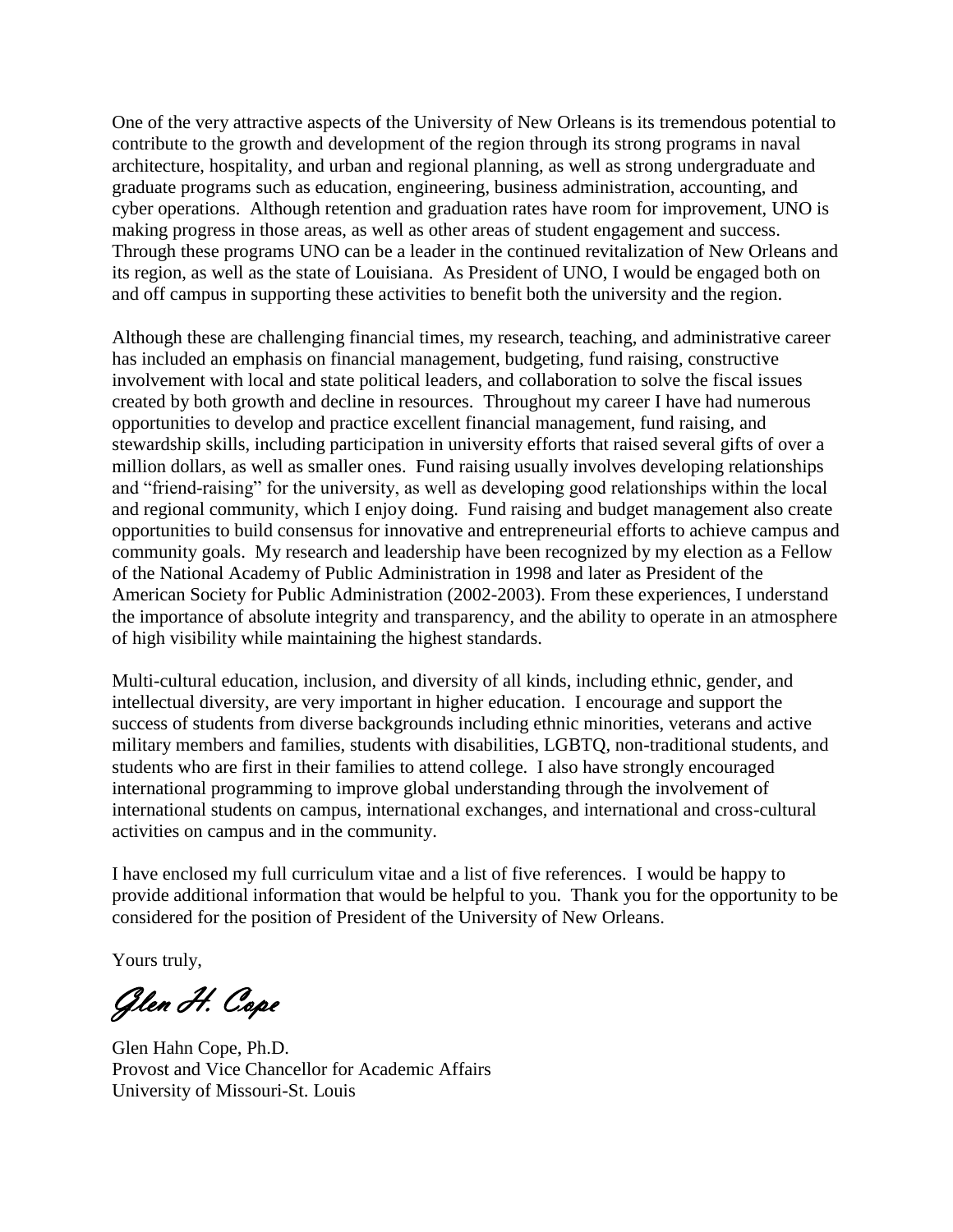# **GLEN HAHN COPE**

# **CURRICULUM VITAE**

# **EDUCATION**

Ph.D., THE OHIO STATE UNIVERSITY, Columbus, Ohio, 1981, Public Administration

MPA, SYRACUSE UNIVERSITY, Syracuse, New York, 1972, Public Administration

A.B., THE UNIVERSITY OF MICHIGAN, Ann Arbor, Michigan, 1971, Economics

## **OVERVIEW OF ACADEMIC EXPERIENCE**

| 2004 to Present | The University of Missouri-St. Louis                                                                                                                 |
|-----------------|------------------------------------------------------------------------------------------------------------------------------------------------------|
|                 | Provost and Vice Chancellor for Academic Affairs                                                                                                     |
|                 | Professor of Public Policy Administration and Political Science                                                                                      |
| 1996 to 2004    | The University of Illinois at Springfield                                                                                                            |
|                 | Dean, College of Public Affairs and Administration                                                                                                   |
|                 | Professor of Public Administration                                                                                                                   |
| 1981 to 1996    | The University of Texas at Austin                                                                                                                    |
|                 | Associate Dean, Lyndon B. Johnson School of Public Affairs (1991-1996)                                                                               |
|                 | Graduate Adviser (1983-1985)                                                                                                                         |
|                 | Associate Professor with tenure (1987-1996); Assistant Professor (1981-<br>1987)                                                                     |
| 1987-1989       | The American University, Washington, D.C.                                                                                                            |
|                 | Associate Professor, Department of Public Administration, School of<br>Public Affairs, while on leave from the LBJ School, UT-Austin (1987-<br>1989) |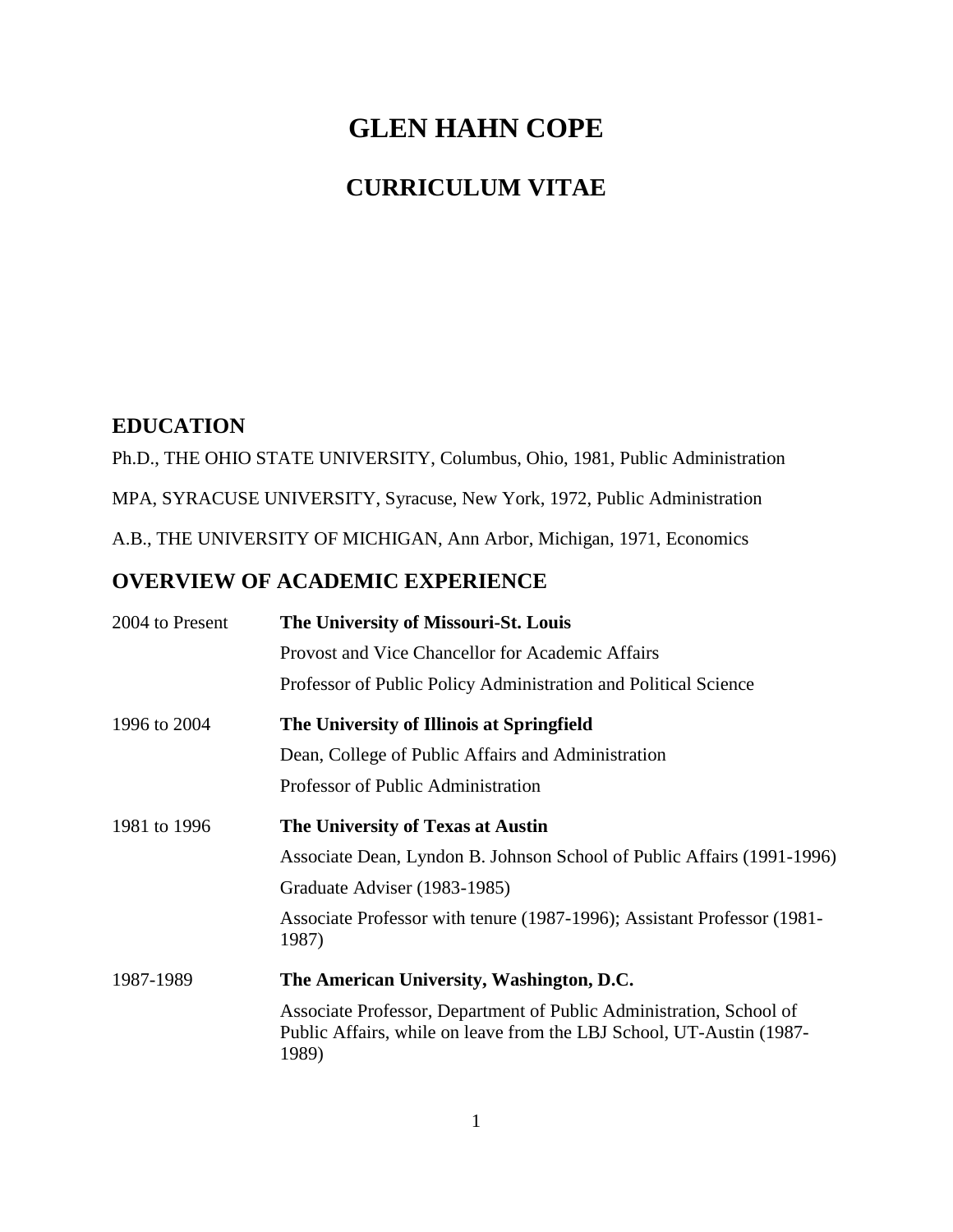# **THE UNIVERSITY OF MISSOURI-ST. LOUIS Leadership and Administrative Accomplishments**

The University of Missouri-St. Louis is one of four campuses of the University of Missouri System with a student body of nearly 17,000 undergraduate and graduate students and a total budget of approximately \$150 million. UMSL offers undergraduate degrees, graduate degrees at the master's, Educational Specialist, and Ph.D. levels, graduate certificates, and the Doctor of Optometry, Doctor of Nursing Practice, and Doctor of Education degrees, through nine colleges and schools. Units reporting to the Provost include all colleges and schools, Academic Affairs, Student Affairs (including enrollment management, athletics, residence halls, judicial affairs, and student life), Research Administration, International Studies, Libraries, Economic Development, the Center for Teaching and Learning, other centers and academic units, and through a "dotted line" relationship, Information Technology Services and Institutional Safety.

# **Leadership Accomplishments**

### Accreditation

 Led successful process for ten-year reaccreditation by the Higher Learning Commission of the North Central Association of Colleges and Schools, achieved in 2008-09.

### Academic Program Development

- Oversaw development by appropriate deans of new academic programs including the Doctor of Nursing Practice degree, educational specialist degrees, and revised baccalaureate degrees in Theater, Dance, Media Studies, and foreign languages.
- Implemented a dual admission and enrollment program with St. Louis Community College to allow students to be admitted to UMSL and SLCC simultaneously for a seamless transfer transition upon completion of the associate's degree at SLCC.
- Oversaw implementation of a reverse transfer program for community college transfers.

### Student Engagement

- Improved undergraduate student recruitment, retention, degree completion, and graduation rates of both new freshmen and transfer students. This is an ongoing process that continues to require strong collaborative efforts in academic and student affairs.
- Achieved the Carnegie Foundation classification as a Community Engagement Campus in 2010.
- Facilitated development of innovative technology-enhanced learning studios on campus as a result of listening to and working with faculty members and students interested in student learning and teaching with technology in a flexible learning environment.

#### Strategic Planning

- Led development of the campus strategic goals and strategic plan in conjunction with the University of Missouri System strategic planning process. Our team continues to lead the implementation of that plan on a rolling basis covering 2013-2018.
- Led development and implementation of the rolling, measurable four year strategic plan, Gateway for Greatness (G4G) in 2007-08.
- Led implementation of the 2004-2008 Campus Action Plan that was developed just prior to my arrival on campus in 2004.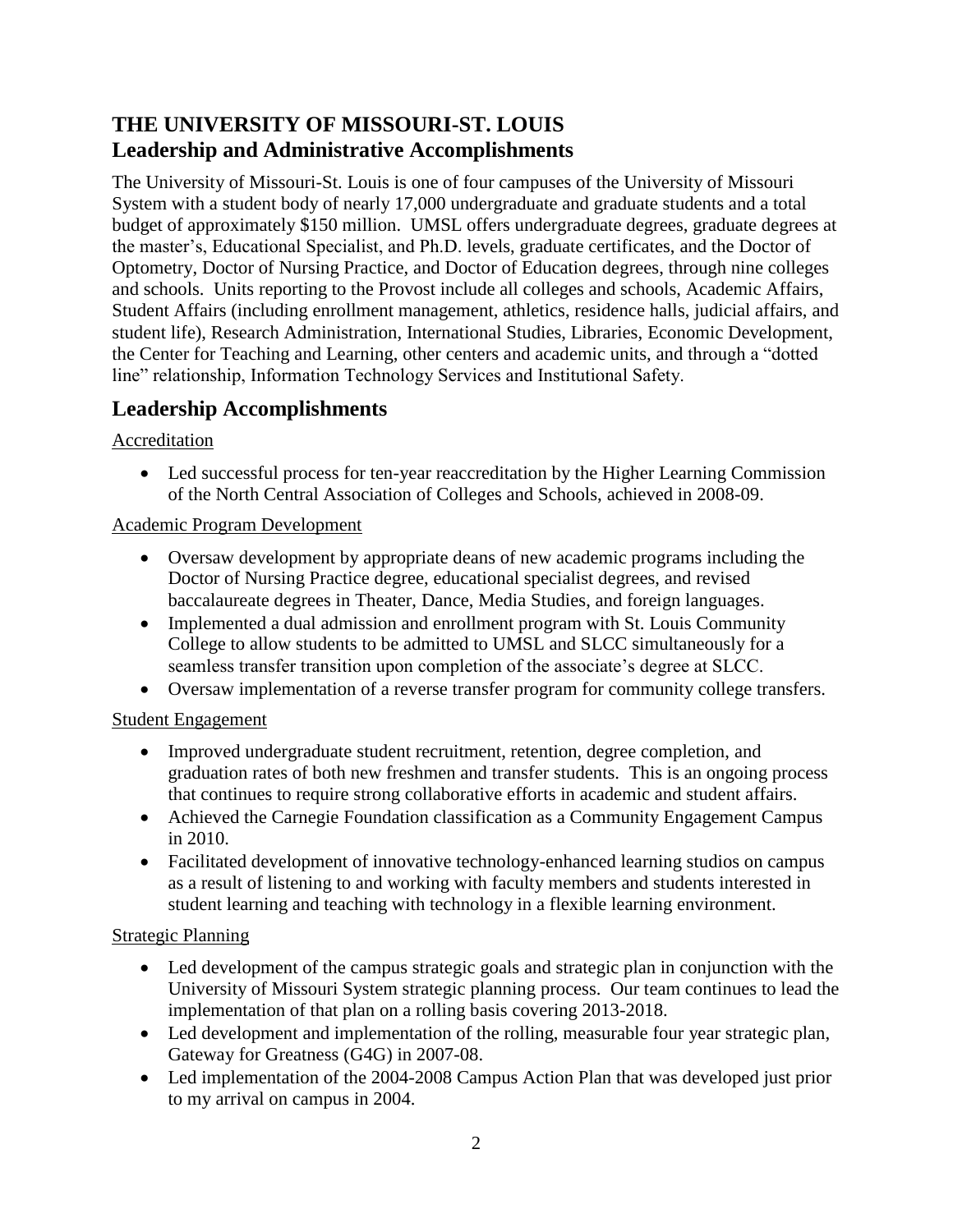#### Economic Development

- Oversee, in collaboration with the campus leadership team, economic and community development activities in the areas surrounding and adjacent to the campus.
- Facilitated, with the campus leadership team, development of the on-campus Business, Technology, and Research Park including research and academic partnerships with its first tenant, the corporate headquarters of Express Scripts, Inc., a Fortune 100 company.

# **Overall Administrative Responsibilities**

#### System and Statewide Leadership

- Represent the chancellor at campus, community, University of Missouri System, Missouri Higher Education Coordinating Board, and statewide meetings, as needed.
- Work with the chancellor to develop support in the local legislative delegation for campus needs and to respond to legislative requests and priorities.
- Respond through the University of Missouri System to members of the Board of Curators (equivalent to trustees or regents) to promote campus interests and assist them as needed.
- Collaborate with chancellor and vice chancellor for advancement on fund raising and community involvement.
- Coordinate and work with University of Missouri System vice presidents and legal counsel and with the provosts of the other three System campuses on mutual issues.
- Serve on the statewide organization of public four-year university chief academic officers. We share statewide information and coordinate responses to the Missouri Department of Higher Education and Commissioner of Higher Education.

### Campus Leadership

- Oversee, with the chancellor and other vice chancellors, the budgeting, planning, and human resources processes of the campus.
- Work closely with the campus chief equal opportunity and diversity officer to increase diversity of faculty, students, and staff on campus.
- Work with the Chancellor's Council (campus level external advisory board) in conjunction with the chancellor and the other two vice chancellors.
- In collaboration with the vice chancellor for managerial and technological services, plan and oversee renovation and construction of campus facilities and coordinate space needs within campus facilities.
- Oversee athletics, in collaboration with the vice provost for student affairs, including personnel issues, conference and NCAA Division II participation, and athletics facilities.

#### Academic Administration

- Oversee campus assessment including the required five-year program review and assessment processes for all academic and administrative units, endowed professors, and shared governance units.
- Oversee general education program and course development.
- Support and promote development of online and distance education programs in response to student demand.
- Lead and coordinate the campus Student Success Collaborative, Access to Success, and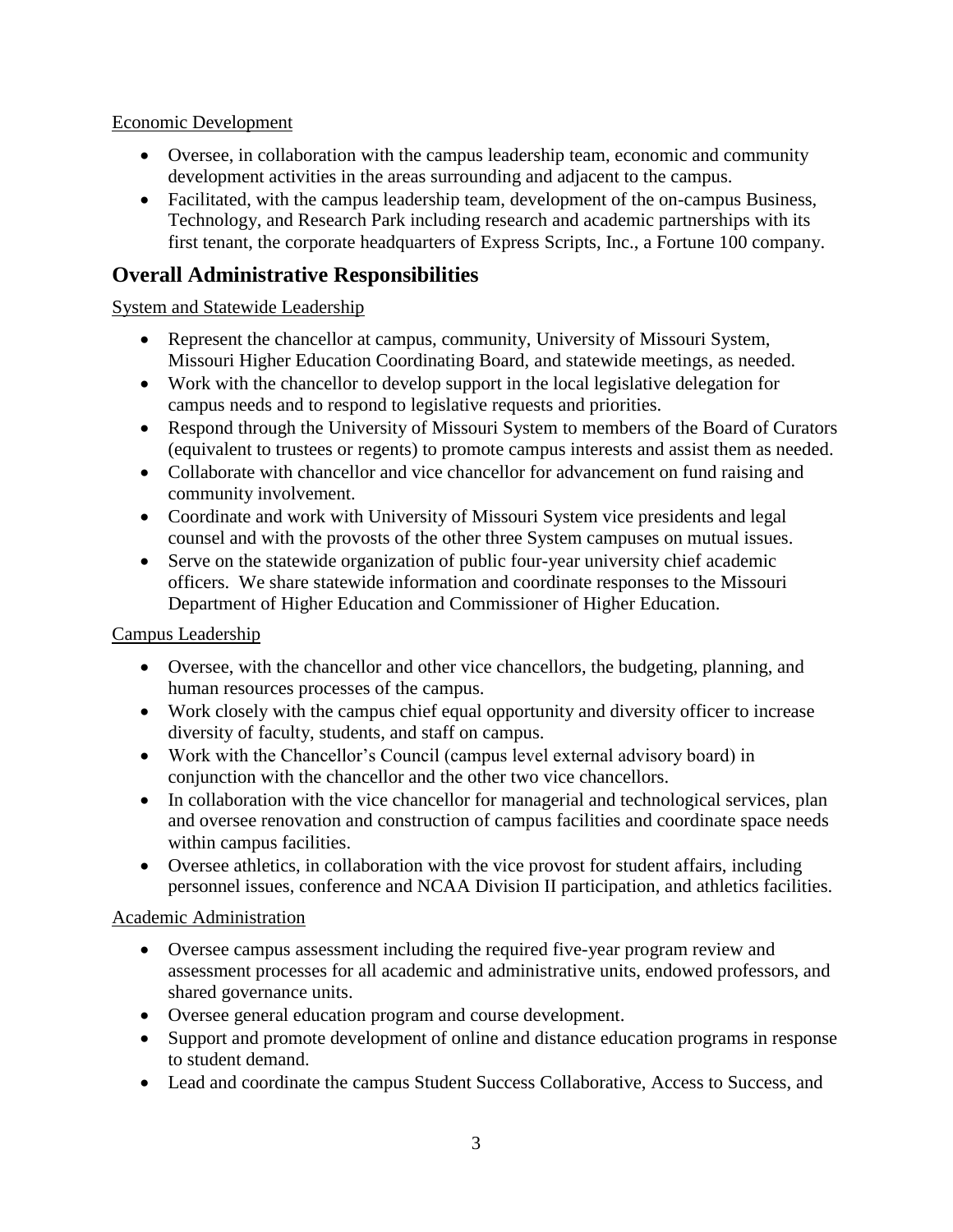other degree completion and retention initiatives.

 Coordinate, with the graduate school dean, graduate enrollment, master's and doctoral education, graduate student support, course scheduling, and assessment.

#### Shared Governance

- Maintain a strong positive ongoing relationship with the Faculty Senate and University Assembly (includes representatives of the faculty, staff, and students) and their committees within the UMSL shared governance system.
- Oversee the shared governance promotion and tenure process and the non-tenure-trackfaculty promotion process, and work closely with the Chancellor on all promotion and tenure decisions.
- Oversee the faculty and student grievance and academic dishonesty prevention processes.
- Participate as appropriate in Title IX sexual assault prevention and response activities.

# **External, Community, and National Leadership**

Advancement and Fund Raising

- Work with the chancellor and the vice chancellor for advancement to cultivate major donor relationships, raise private gifts, and support stewardship activities.
- Oversee the Des Lee Collaborative Vision, an initiative including over thirty endowed professorships with major commitments to community engagement and collaborative research and action agendas with community partners.
- Collaborated in developing and currently maintaining a women's fund raising leadership council that raises external funds for campus activities supporting women.
- Collaborated in an initiative for women in the arts with a related \$1M planned gift.
- Led the team that developed the successful proposal for the Center for Excellence in Financial Counseling, established with a foundation gift/grant endowment of over \$3M.
- Led team coordinating marketing efforts for the campus,  $2005 2008$ ; served as campus co-sponsor of marketing initiative with Vice Chancellor for Advancement, 2008-2010, until the current Senior Associate Vice Chancellor for Marketing position was created.

#### St. Louis Community Involvement

- Named one of 25 Most Influential Business Women in St. Louis in 2010, by the *St. Louis Business Journal*.
- Represent UMSL as voting member of the Hispanic Chamber of Commerce of St. Louis (although I am not Hispanic).
- Member, Fiscal Reform Panel, Metropolitan Forum of St. Louis. This panel of national experts in metropolitan governance and finance was convened by the Metropolitan Forum, a collaboration of the Regional Chamber of Commerce, East-West Gateway (the regional planning entity), and Focus St. Louis (a civic action organization), to develop recommendations for fiscal reform in the bi-state St. Louis Metropolitan Region for consideration by Forum member organizations and state, county, and local governments in Missouri and Illinois. Recommendations were presented in fall 2006.
- Member of The National Society of Arts and Letters, St. Louis Chapter, 2007 to present.
- Member of the Center for French Colonial Studies, 2013 present.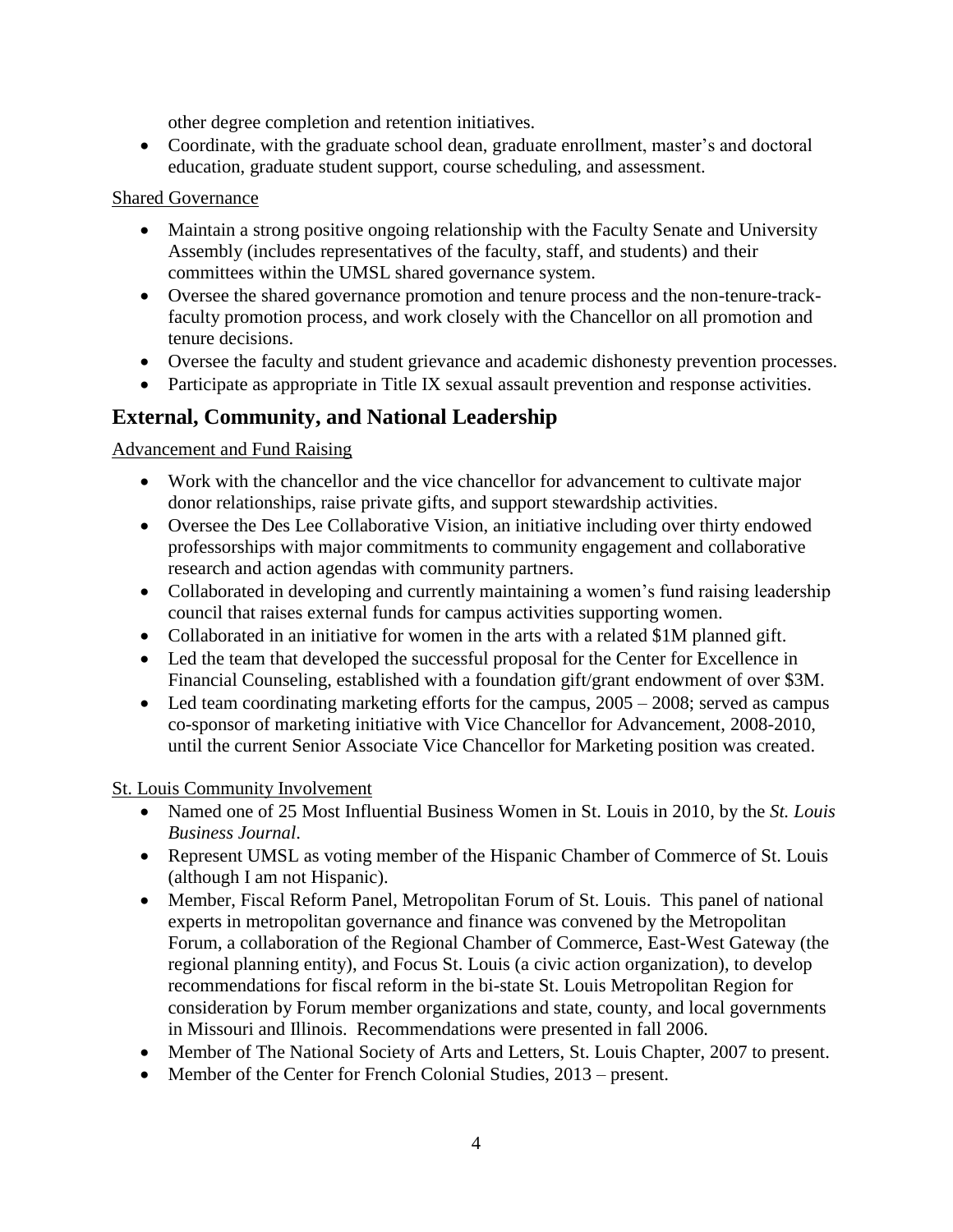• United Way of Greater St. Louis – served as a member of the Women's Giving Cabinet and chair of UMSL campus Women's Leadership Giving Initiative, 2005 – 2012.

National Leadership

- Active involvement with the Academic Affairs functions of the American Association of State Colleges and Universities (AASCU).
- Participation in the Academic Affairs division of the Association of Public and Land Grant Universities (APLU).
- Fellow of the National Academy of Public Administration; elected and inducted in 1998.
- American Society for Public Administration, member since 1971.
	- o President, 2002-2003; President-Elect, 2001-2002; Vice President, 2000-2001; National Council member, 1997-2004.
	- o Program Chair for National Conferences in 2001 and 1998.
	- o Endowment Board member for a six-year term, 2004 to 2010.
- National Association of Schools of Public Affairs and Administration
	- o Chair, Section on Nonprofit Management Education, 2001-2003
	- o Member of Finance Committee, 2001-2004; Executive Council, 1992-1996
	- o Member of Commission on Peer Review and Accreditation, 1988-91
- Editorial Board member (current):
	- o American Review of Public Administration
	- o Public Administration Quarterly
	- o Public Performance and Management Review

# **THE UNIVERSITY OF ILLINOIS AT SPRINGFIELD**

Dean, College of Public Affairs and Administration, 1996 to 2004. The University of Illinois at Springfield is a comprehensive public liberal arts university of approximately 5000 students. It is one of three campuses of the University of Illinois. As dean of the College of Public Affairs and Administration, I was responsible for overall leadership, direction, and administration of the College that included six departments. I was responsible for academic planning, budgeting, fund raising and development, student recruitment, oversight of the curriculum, course scheduling and faculty workloads, strategic planning, administration of academic policies, provision of staff support, alumni and external relations, and liaison with other UIS and University of Illinois units.

Professor of Public Administration, 1996 to 2004. In addition to my role as dean, I taught graduate courses and conducted research, albeit on a limited basis because of time constraints. Research interests included: leadership, public finance, management, and budgeting practices in public and nonprofit organizations and higher education institutions, especially under conditions of fiscal stress. Teaching included: PAD 501 "Introduction to the Profession" and PAD 504 "Public Budgeting and Finance" in the Master of Public Administration (MPA) program, and advising students and serving on dissertation committees in the Doctor of Public Administration (DPA) program.

#### **College Leadership Accomplishments**

• Completed development of and began offering the first doctoral degree program at UIS, the Doctor of Public Administration (DPA), in 1998.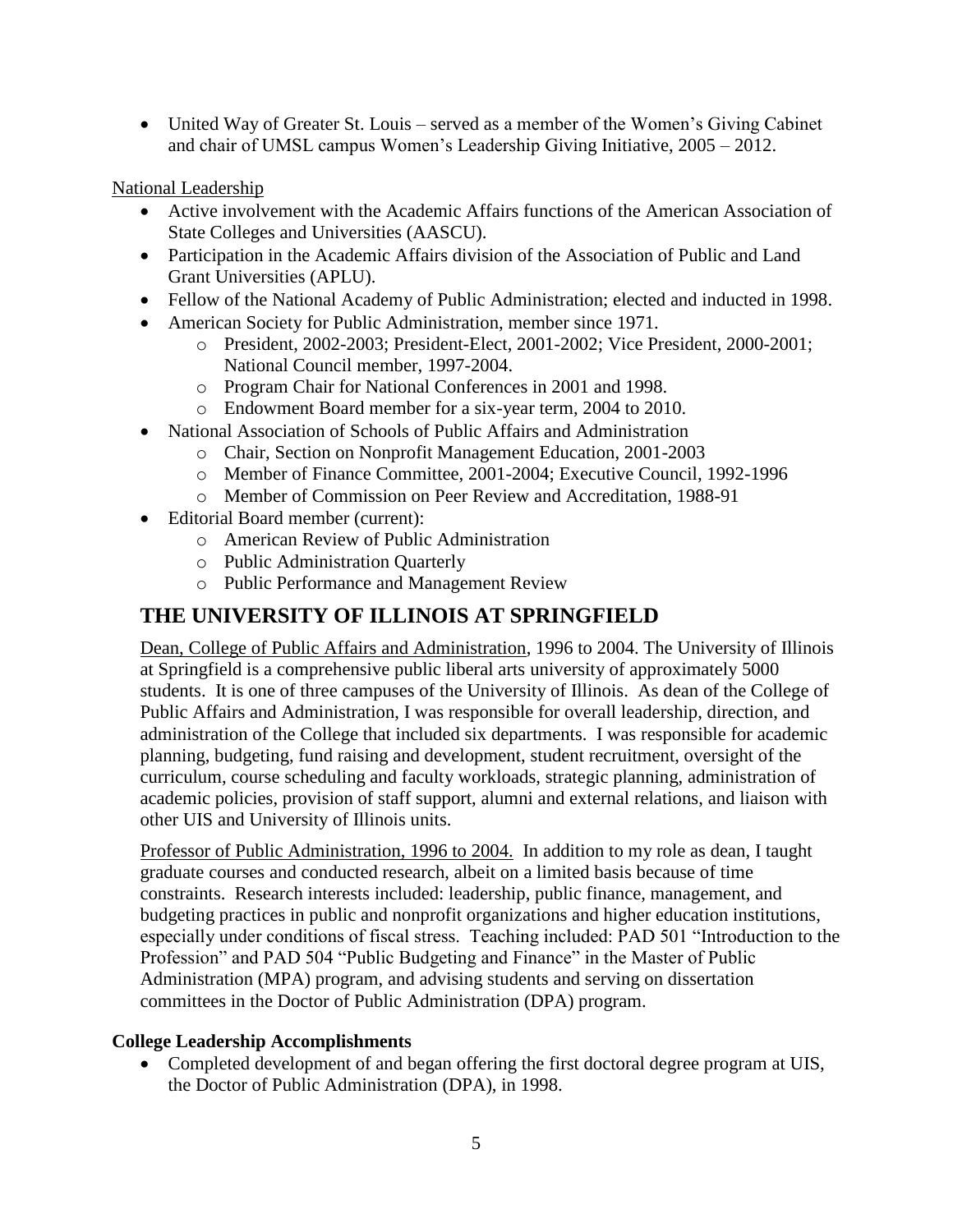- Collaborated in obtaining successful legislative approval and implementation of campus mission transition from an upper division to a four-year campus with a strong undergraduate honors program.
- Restructured the College to include departments transferred from another college and to strengthen program offerings.
- Oversaw successful accreditation/reaccreditation of several college programs.
- Worked closely with faculty leadership to transition successfully from a faculty union collective bargaining environment to faculty/staff/administration shared governance, as required by legislation, while honoring campus governance processes and traditions.

### **External and Community Leadership**

- Fund Raising and Development. Worked with Development Office of the University of Illinois at Springfield to develop a number of gifts and bequests. Development was centralized at UIS so involvement was as a member of a team. Some activities included:
	- o Collaborated with Development Office on \$5M anonymous (at the donor's request) bequest for scholarships and other support.
	- o Traveled with the Associate Chancellor for Development to cultivate gifts.
	- o Initiated, with the Development Office, the annual launch of call center solicitation of alumni giving for college departments.
- Springfield, Illinois, Community Involvement
	- o Chair, Board of Directors, United Way of Central Illinois, Inc., 2001-2002; Chair-Elect, 2000-2001; Board Member, 1999-2004.
	- o Board Chair 2002-03, United Way Foundation of Central Illinois; Board Member 2001-2004.
	- o Rotary Club of Springfield, Illinois, active member 1996 2004.
- Legislative Testimony
	- o Testified before legislative committee on state performance budgeting, 1998.

## **THE UNIVERSITY OF TEXAS AT AUSTIN**

Associate Dean, Lyndon B. Johnson School of Public Affairs, 1991-1996. Responsible for academic and research administration of the LBJ School, including course scheduling and assignment of faculty to classes; direct supervision of the Office of Student and Alumni Programs, the Graduate Adviser, and minority programs; coordination of academic committees; maintenance of collaborative relationships with other campus units; development, in conjunction with the Dean, of the School's academic budget, strategic plans, research projects, and academic aspects of fund raising; and frequent representation of the Dean at meetings and functions, in his absence. Degrees offered included: Master's and Ph.D. degrees in Public Affairs, and joint degree programs with Law; Business; Engineering; Communication; Latin American Studies, Middle Eastern Studies, Asian Studies, and Post-Soviet and East European Studies.

Associate Professor, 1987-1996; Assistant Professor 1981-1987, LBJ School of Public Affairs. Courses included: Public Financial Management; Political Economy I (microeconomics and cost-benefit analysis); Public Administration and Management; Innovation in Government; and Policy Research Projects on state government finance and management, urban growth, and economic development. These public policy research projects were sponsored by legislative and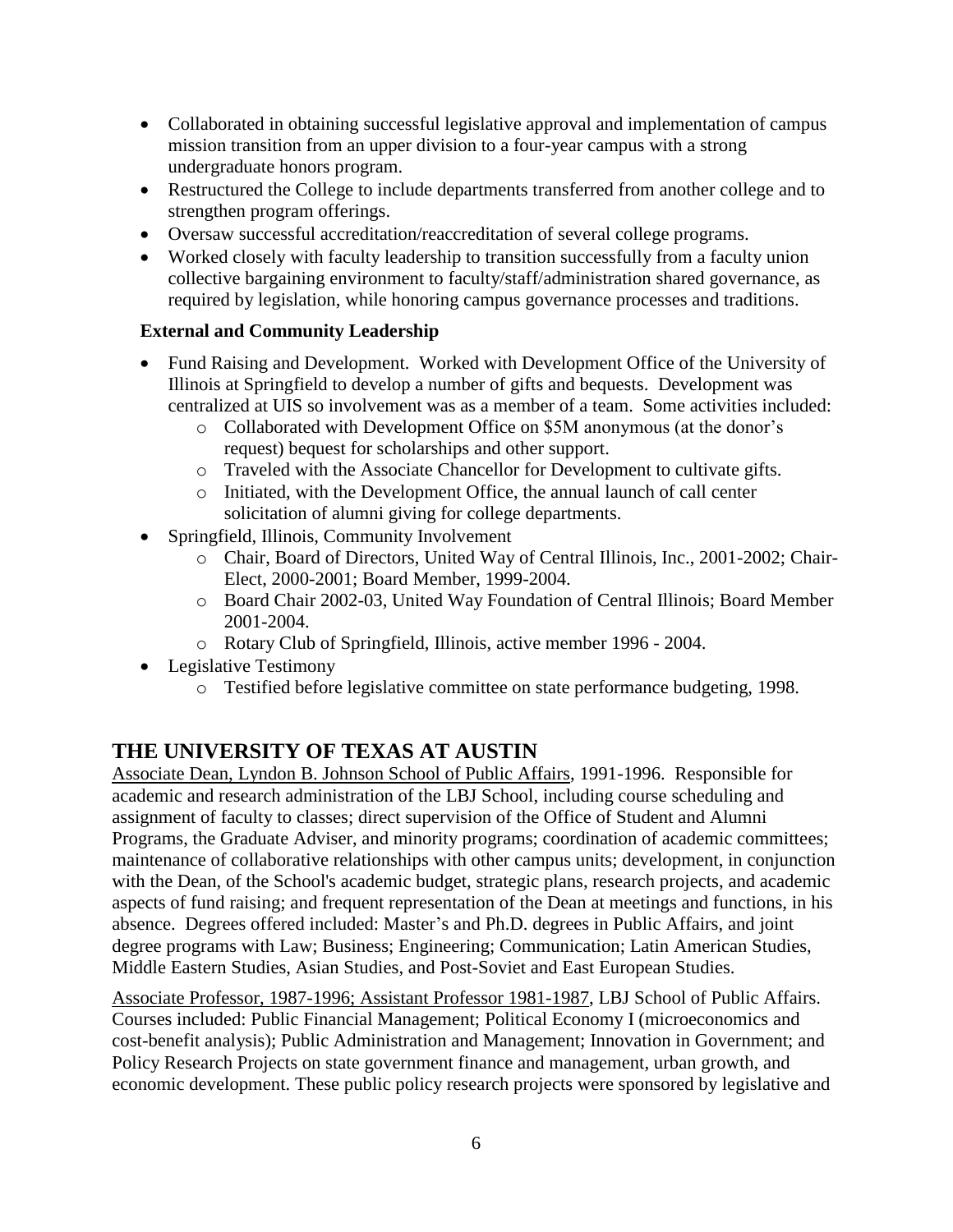community agencies and involved leading students in conducting research, developing reports, and presenting findings to legislators, state agency staff members, and community organizations. My research included: budgetary practices and financial decision making in state and local governments; and economic development in local governments. Served as Graduate Adviser, (1983-1985), responsible for student advising, registration, records, (with the Office of Student and Alumni Programs), and liaison with the Graduate School. (On leave 1987-1989.)

# **THE AMERICAN UNIVERSITY, Washington, D.C.**

Associate Professor, Department of Public Administration, School of Public Affairs, 1987-1989 Courses included: Public Financial Management; Governmental Budgeting; Financing Government Services; Public Financial Analysis; Managerial Accounting and Budgeting for Public Managers; Ph.D. Seminar in Public Budgeting and Finance; Introduction to American Politics (undergraduate). My research addressed federal, state, and local government budgeting and finance. (Position was held while on leave from the University of Texas.)

# **THE OHIO STATE UNIVERSITY, Columbus, Ohio**

Research Associate (while a Ph.D. student) 1978-1981, John Glenn College of Public Affairs (formerly School of Public Administration) Worked on field research for Ohio on national field evaluation study of CETA Public Service Employment Program, funded by U.S. Department of Labor, coordinated through Princeton University (1979-81). Supported and provided data analysis for reaccreditation of the school (1978-79).

# **PROFESSIONAL ADMINISTRATIVE EXPERIENCE**

### **MICHIGAN DEPARTMENT OF SOCIAL SERVICES, Lansing, Michigan**

Acting Budget Director (1978): Responsible for preparation of agency budget, presentation to state budget office, presentations to legislature staff and legislative testimony, ongoing expenditure monitoring and control, management of the budget office, and supervision of budget office staff for state department with \$2.5 billion annual budget and over 13,000 employees in central office and 83 county offices. The Department of Social Services managed federal and state welfare assistance programs, Medicaid, and social service programs.

Budget Analyst (1975-1978): Responsible for coordination of social service, community services, facility licensing, and institutional programs' budgets, totaling \$250 million annually.

#### **MICHIGAN DEPARTMENT OF MANAGEMENT AND BUDGET, Lansing, Michigan**

Office of Intergovernmental Relations (1974-75): Responsible for analyzing federal legislation, rules, and regulations; provision of legislative policy analyses and status reports to department director; and advising department director about state positions on federal legislation.

### **VIRGINIA DIVISION OF STATE PLANNING AND COMMUNITY AFFAIRS,**

Office of Human Resources, Richmond, Virginia (1972-1974)

Responsible for coordination of the Office of Human Resources budget, including funding from the federal Office of Economic Opportunity, and providing assistance to community action agencies and local governments in the state. Accomplishments included development of a directory of Virginia foundation resources for government and community action programs.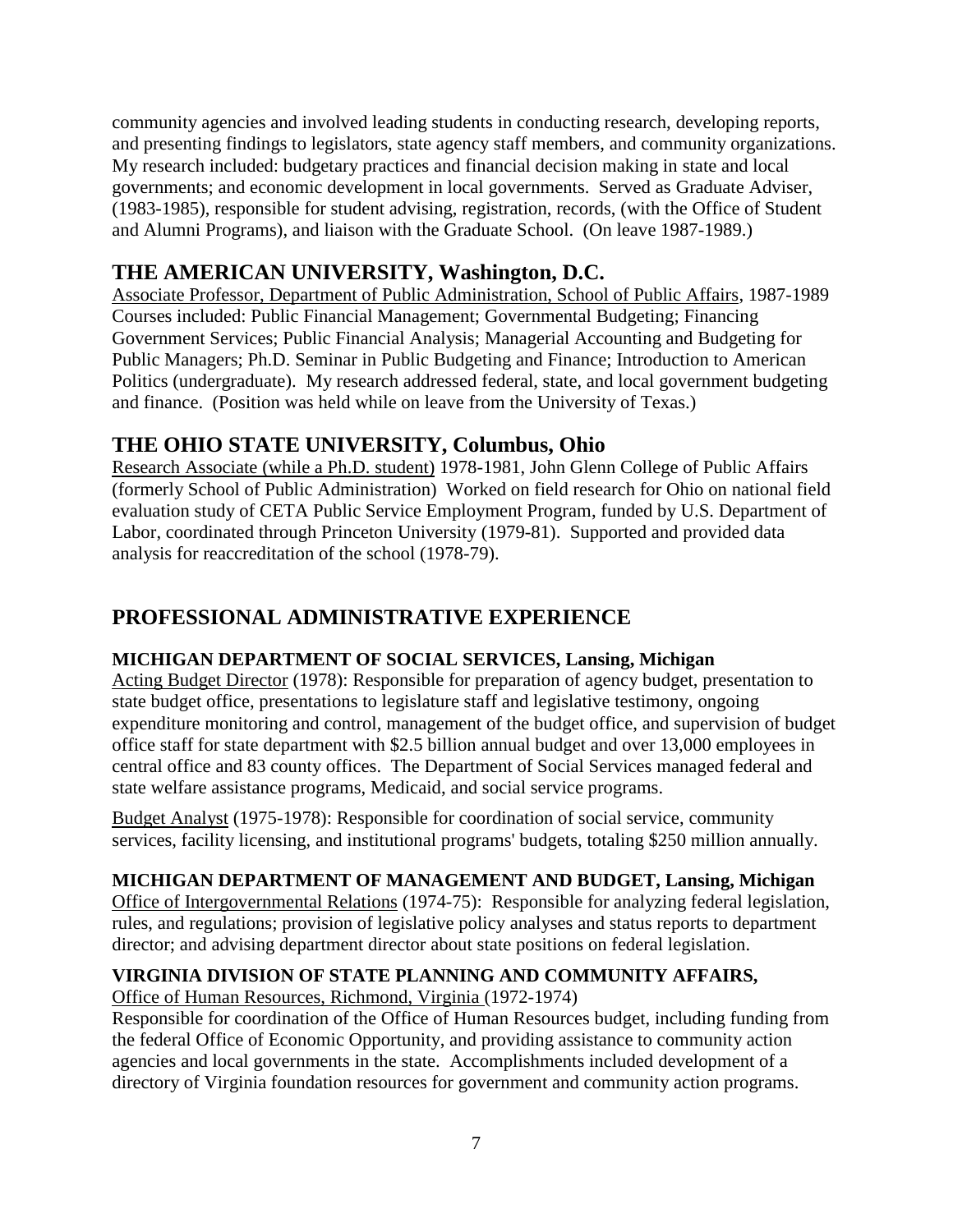# **OTHER PROFESSIONAL SERVICE**

### Texas Inter-Agency Performance Budgeting Panel, 1991-92

I served as the only university member of the panel appointed by the Lieutenant Governor and the Speaker of the House of Representatives to review and revise the budget process, forms, and procedures of Texas state government. Members included state officials and representatives of Legislative staffs, the Legislative Budget Office, the Governor's Office of Budget and Planning, and several state agencies. The new budget process was first used for the 1993-95 Texas budget.

### Texas Council for Women in Higher Education, 1991

I served as co-chair, with the president of a Houston Community College campus, of the legislatively-created council charged with evaluating the status of women faculty and administrators and their level of under representation in public colleges and universities in Texas and making recommendations to the Legislature by December 1991.

# **PUBLICATIONS**

### **BOOKS AND MONOGRAPHS**

*Central-Local Relations and Local Government Reform in Korea*, Co-Editor with Byong-Joon Kim. Seoul, South Korea: Kyonggi Research Institute, 2003.

*Diffusion of Innovations in the Public Sector: Proceedings of a Conference* (Editor), Austin, Texas: Lyndon B. Johnson School of Public Affairs, The University of Texas at Austin, 1992.

### **ARTICLES**

"Provincial Government Finance Reform: A Comparative Analysis of Kyonggi-do and Illinois," in *Central-Local Relations and Local Government Reform in Korea*, Byong-Joon Kim and Glen Hahn Cope, Eds. (Seoul, South Korea: Kyonggi Research Institute, 2003), pp. 55-72.

"Maintaining a Culture of Engagement: Challenges and Opportunities in an Evolving Institution," with Marya Leatherwood, *Metropolitan Universities,* Vo. 12, No. 4, December 2001, pp. 80-98.

"Crosswalk," in *The International Encyclopedia of Public Policy and Administration*, Jay M. Shafritz, ed. (Boulder, Colorado: Westview Press, 1998), pp. 609-611.

"Line-Item Budget," in *The International Encyclopedia of Public Policy and Administration*, Jay M. Shafritz, ed. (Boulder, Colorado: Westview Press, 1998), pp. 1282-1285.

"Workload Measures," in *The International Encyclopedia of Public Policy and Administration*, Jay M. Shafritz, ed. (Boulder, Colorado: Westview Press, 1998), pp. 2425-2427.

"Bureaucratic Reform and Issues of Political Responsiveness," *Journal of Public Administration Research and Theory*, Vol. 7, No. 3, July 1997, pp. 461-471.

"Budgeting for Public Programs," in *Handbook of Public Administration*, 2nd Ed. James L. Perry, ed. (San Francisco: Jossey-Bass, Inc., 1996), pp. 297-310.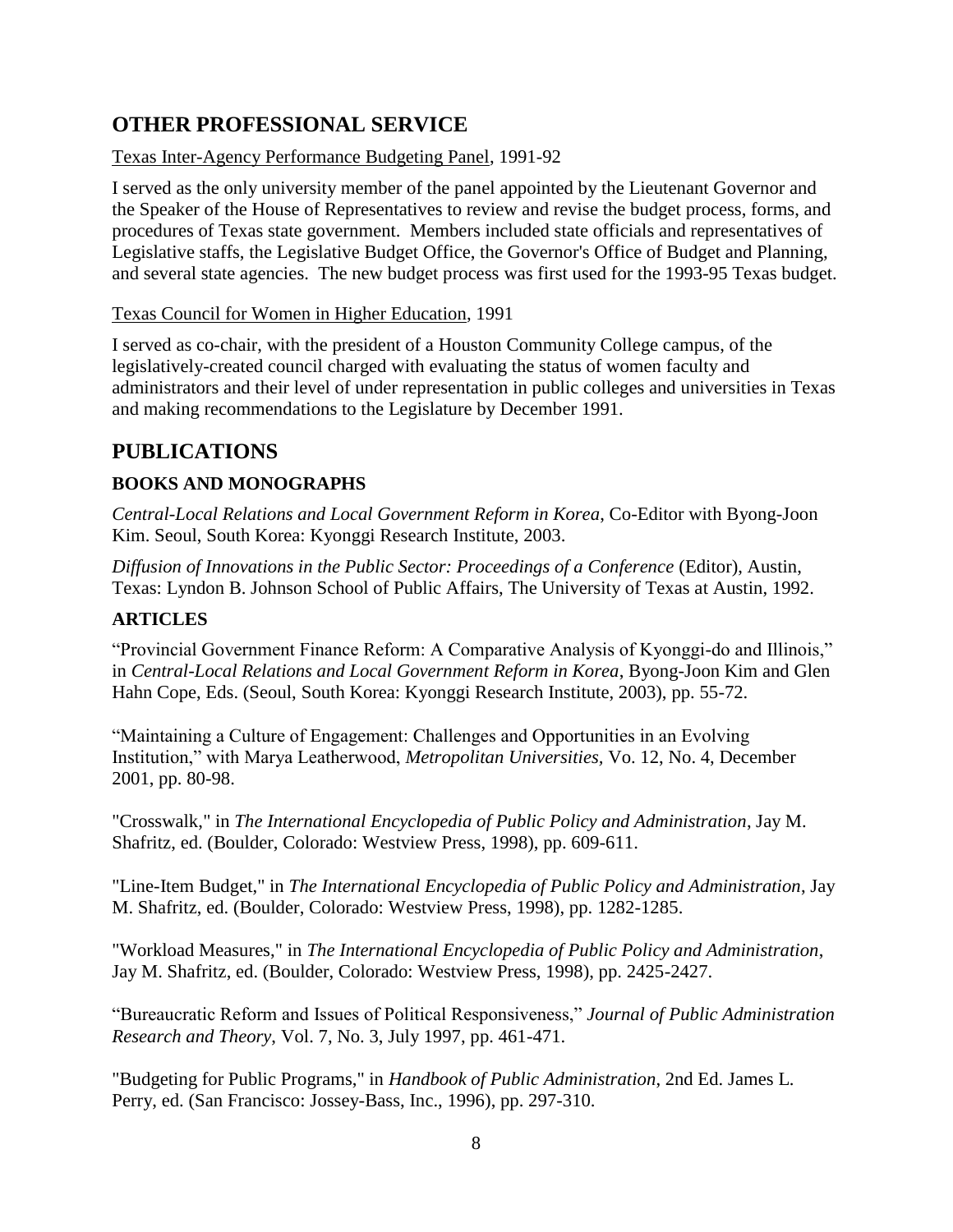#### **Published Articles, continued**

"Budgeting for Performance in Local Government," in *The Municipal Yearbook 1995* (Washington, D.C.: International City/County Management Association, 1995), pp. 42-52.

"Walking the Fiscal Tightrope: Local Government Budgeting and Fiscal Stress," *International Journal of Public Administration*, Vol. 15, No. 5, 1992, pp. 1097-1120.

"Texas: Legislative Budgeting in a Post-Oil-Boom Economy," in *Governors, Legislatures, and Budgets*, Edward J. Clynch and Thomas P. Lauth, eds., (Westport, Connecticut: Greenwood Press, Inc., 1991), pp.115-124.

"Successful Economic Development: Meeting Local and Global Needs," Baseline Data Report, Vol. 23, No. 1 (Washington, D.C.: International City Management Association, 1990).

"Texas Constitutional Spending Limits: Reality Versus Perception," with Thomas M. Keel, *Public Affairs Comment*, Summer 1990.

"Yes, Professor Key, There Really is a Budget Theory: Three Premises for Public Budgeting," *New Directions in Public Administration Research* 2 (April 1989), pp. 75-82.

"Budgeting Methods for Public Programs," in *Handbook of Public Administration*, James L. Perry, ed. (San Francisco: Jossey-Bass, Inc., 1989), pp. 277-289.

"Municipal Budgeting and Productivity," Baseline Data Report, Vol. 21, No. 2 (Washington, D.C.: International City Management Association, March/April 1989.)

"Financing Government in a Changing Society," *American Inquiry* (1988) pp. 41-43.

"Local Government Budgeting and Productivity: Friends or Foes?" *Public Productivity Review*, No. 41 (Spring 1987), pp. 45-57.

"Municipal Budgetary Practices," Baseline Data Report, Vol. 18, No. 3 (Washington, D.C.: International City Management Association, May/June 1986).

"The Bottom Line: Management Makes a Difference, "*Municipal Management* Vol. 6, No. 4 (Spring 1984), pp. 118-126.

"Planning for Growth in Austin," with Susan Hadden, *Public Affairs Comment* Vol. 30, No. 2 (Winter 1984), pp. 1-8.

"Restraint in a Land of Plenty: Revenue and Expenditure Limitations in Texas," with W. Norton Grubb, *Public Budgeting and Finance* Vol. 2, No. 4 (Winter 1982), pp. 143-156.

"'Budget Reform' as a Technique of Managerial Assertiveness," with Jeffrey D. Straussman, *Public Administration Review* Vol. 38, No. 6 (November-December 1978), pp. 584-588. (Glen E. Hahn)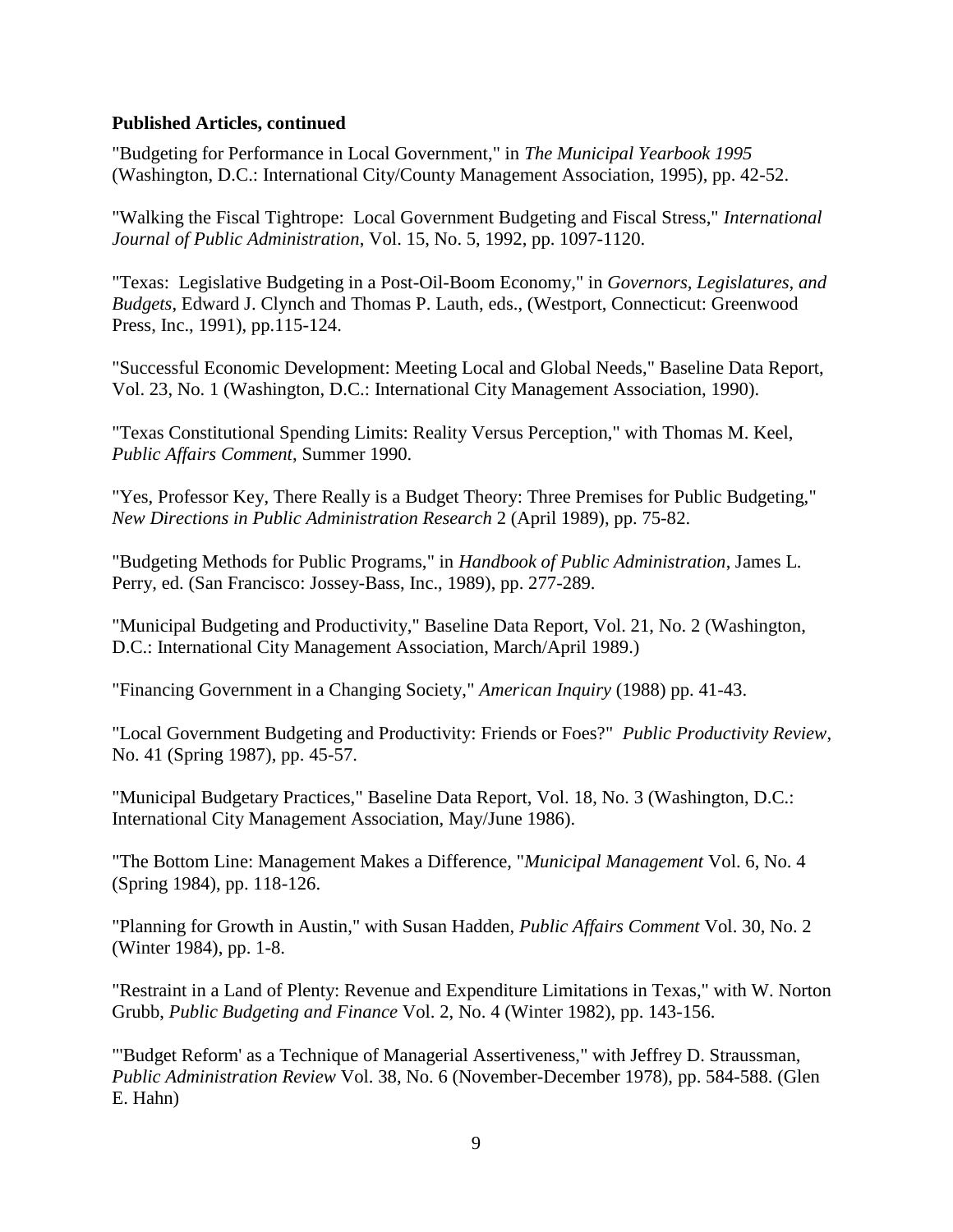#### **Published Articles, continued**

"The Adoption of Budget Reform: How One Agency Drifted Toward ZBB," with Jeffrey D. Straussman, in *Zero Base Budgeting in State and Local Government*, John A. Worthley and William G. Ludwin, eds. (New York: Praeger Publishers, 1979), pp. 67-79. (Glen E. Hahn)

#### **REPORTS**

"Budget Imbalance and the External Influences: A Study for the Legislative Budget Board of Texas," co-directed with Thomas M. Keel, Lyndon B. Johnson School of Public Affairs, Policy Research Project Report, Number 99, 1992.

"Parity 2000: Achieving Equity for Women in Higher Education," Report of the Council for Women in Higher Education (Austin, Texas: Texas Higher Education Coordinating Board, December 1991), Editor and co-author of the report as Co-Chair of the Council.

"Report of the Texas State Government Finance and Management Policy Research Project to the Texas Water Commission," co-directed with Thomas M. Keel, Lyndon B. Johnson School of Public Affairs, July 1, 1991.

"Constitutional Authority for and Limitations on Texas State Government Finance, Appropriations, and Spending: A Review and Analysis," a report of the Texas Constitutional Spending Limits Policy Research Project, co-directed with Thomas M. Keel, Lyndon B. Johnson School of Public Affairs, Working Paper, 1993.

"Report to the (Texas) Conference on Urban Counties on State Aid to Counties," November 1, 1990.

"Report to the City of Beaumont on the Investigation of Financial Practices of the City and its Officials Prior to March 4, 1985," June, 1985.

"The Effects of Economic Development in Texas Cities," a report of the Policy Research Project on Economic Development in Texas Cities, co-directed with Robert H. Wilson, Report No. 63, LBJ School of Public Affairs, March, 1985.

"A Matrix Analysis of Growth Policy in Austin," a report by the Policy Research Project on Austin's growth, co-directed with Susan G. Hadden, Report No. 58, LBJ School of Public Affairs, 1984.

"Austin Today: Foundation of Austin Tomorrow," with Susan G. Hadden and Policy Research Project students, report published by Metro-Austin 2000, February 1983.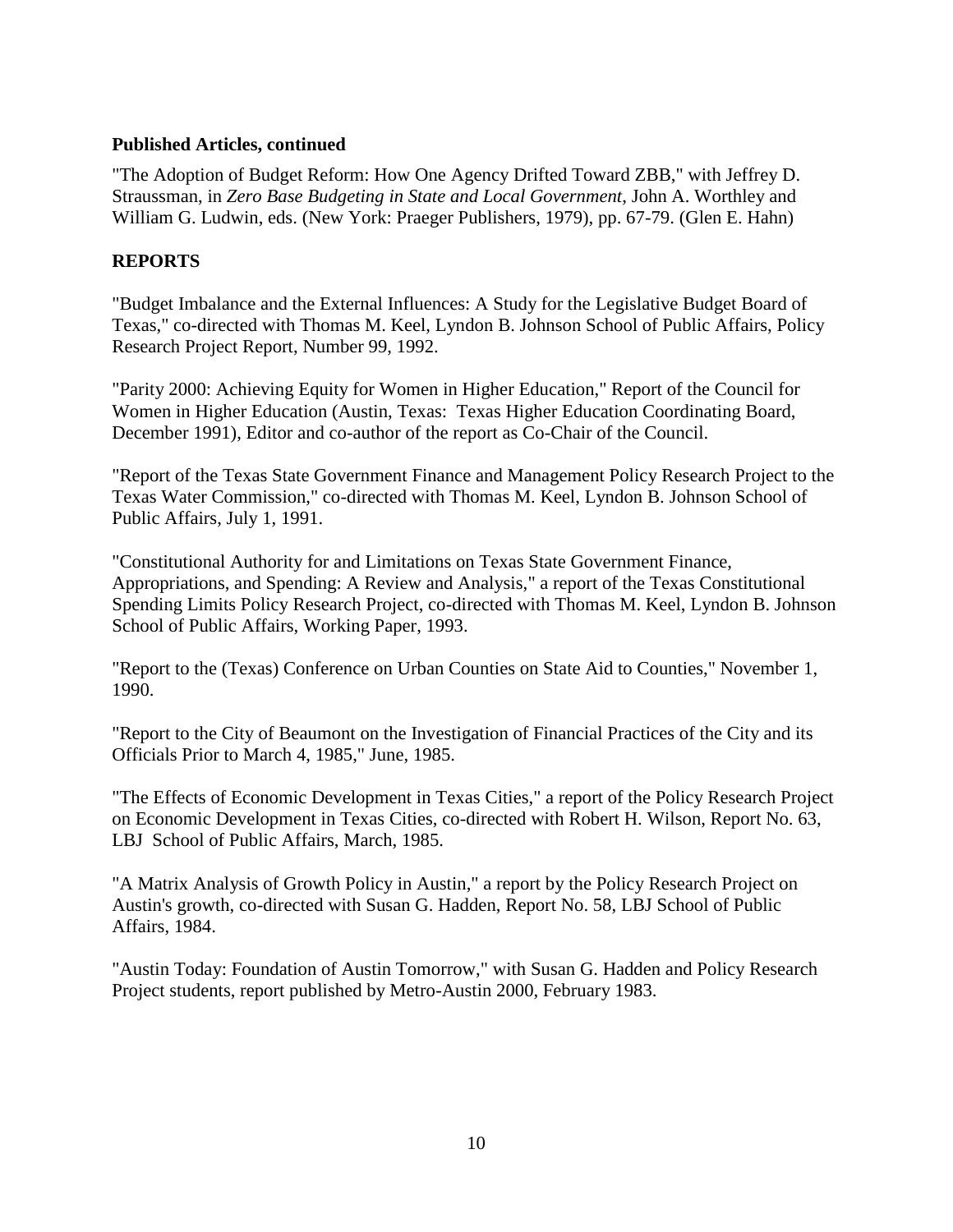#### **BOOK REVIEWS**

"Public Management Revisited," a review of Hal G. Rainey, *Understanding and Managing Public Organizations* (San Francisco: Jossey-Bass, 1991) in *Public Productivity and Management Review*, Vol. 25 (Summer 1992), pp. 504-506.

J. Richard Aronson and Eli Schwartz, *Management Policies in Local Government Finance* (Washington, D.C.: International City Management Association, 1981) in *Public Budgeting and Finance* Vol. 4, No. 2 (Summer 1984), pp. 116-117.

### **PAPERS AND PRESENTATIONS AT PROFESSIONAL MEETINGS**

"STEM Workforce Development— Regional Manufacturing Needs." Panelist for plenary presentation at Academic Affairs Winter Meeting of the American Association of State Colleges and Universities (AASCU), Point Clear, Alabama, February 2013.

"Math and Politics: The Origins of a Successful Math Redesign." Presentation at the Academic Affairs Summer Meeting of the American Association of State Colleges and Universities (AASCU), San Francisco, California, July 2012.

"Using Technology and Classroom Design to Promote Innovative Instructional Design." Presentation at the Academic Affairs Summer Meeting of the American Association of State Colleges and Universities (AASCU), Chicago, Illinois, July 2010.

"Academic and Student Affairs Collaboration." Presentation at the Academic Affairs Summer Meeting, American Association of State Colleges and Universities, Vancouver, British Columbia, Canada, July 2007.

"Issues Affecting Diversity in Non-Elite Universities and Colleges." Presentation in a session on the "Future of Diversity and Affirmative Action in the Workplace and Higher Education," at the Third Social Equity Leadership Conference of the Standing Panel on Social Equity in Governance of the National Academy of Public Administration, Cincinnati, Ohio, September 2003.

"Partnering with State Government Agencies for Student Support: The Illinois Graduate Public Service Internship Program." Presentation at the National Association of Schools of Public Affairs and Administration (NASPAA) Annual Conference, Los Angeles, October 2002.

"Social Equity Curriculum Building: Challenges and Opportunities," Presentation at the National Association of Schools of Public Affairs and Administration (NASPAA) Annual Conference, Los Angeles, October 2002.

"Promoting Local Autonomy through Local Revenue Sources." Paper presented at the Summer Conference of the Korean Association of Public Administration, Seoul, S. Korea, June 22, 2001.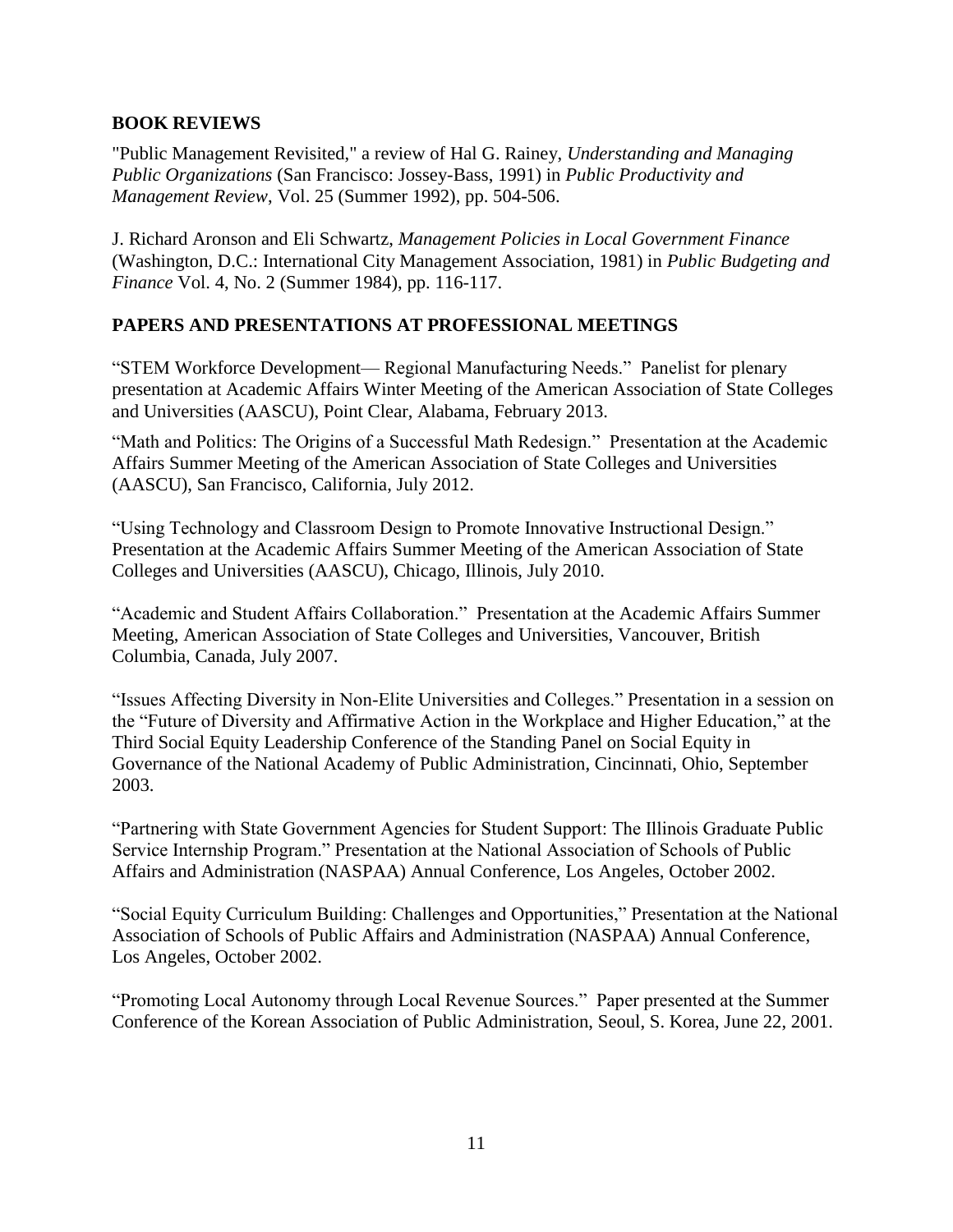#### **Papers and presentations at professional meetings, continued**

"Maintaining a Culture of Engagement: Challenges and Opportunities," with Marya Leatherwood. Paper presented at the International Conference on the University as Citizen: Engaging Universities and Communities, Tampa, Florida, February 2001.

"Local Government Reform in the United States: An Overview," Paper presented at the First Local Government Benchmarking Fair, Seoul, South Korea, October 2000.

"Comparative Models of Nonprofit Management Professional Education: MPA, MBA, MSW, and Free-Standing Programs," Panel moderator and presenter of MPA perspective, National Association of Schools of Public Affairs and Administration (NASPAA) Annual Conference, Richmond, Virginia, October 2000.

"External Funding for MPA Programs," Presentation at the 1999 National Association of Schools of Public Affairs and Administration Annual Conference, Miami, Florida, October 1999. Also served as panel organizer and moderator.

"Integrating Nonprofits Issues and Skills into the Core MPA Curriculum," Presentation at the 1999 National Association of Schools of Public Affairs and Administration Annual Conference, Miami, Florida, October 1999.

"Making Your Training Dollars Count," Panel Moderator, American Society for Public Administration National Conference, Orlando, Florida, April 1999.

"Budgeting and Performance in the States," Panel Moderator, American Society for Public Administration National Conference, Seattle, Washington, May 1998.

"The Future of Public Administration: Big Questions," Panel Moderator, American Society for Public Administration National Conference, Philadelphia, Pennsylvania, July 1997.

"Managing on a Slippery Slope: Local Responses to Resource and Responsibility Changes," paper presented at the American Society for Public Administration National Conference, Atlanta, Georgia, July 1996. (Also served as panel moderator for the panel in which this paper was presented: Management Responses to Resource Changes in Local Governments.)

"Bureaucratic Reform and Issues of Political Responsiveness," paper presented at The Waldo Symposium, The Maxwell School of Citizenship and Public Affairs, Syracuse University, Syracuse, New York, June 1996.

"Scoring Texas' Performance: Budgeting as Composition and Criticism," paper presented at the Section on Budgeting and Financial Management of the American Society for Public Administration, Annual Conference on Budgeting and Finance, Washington, D.C., October 1994.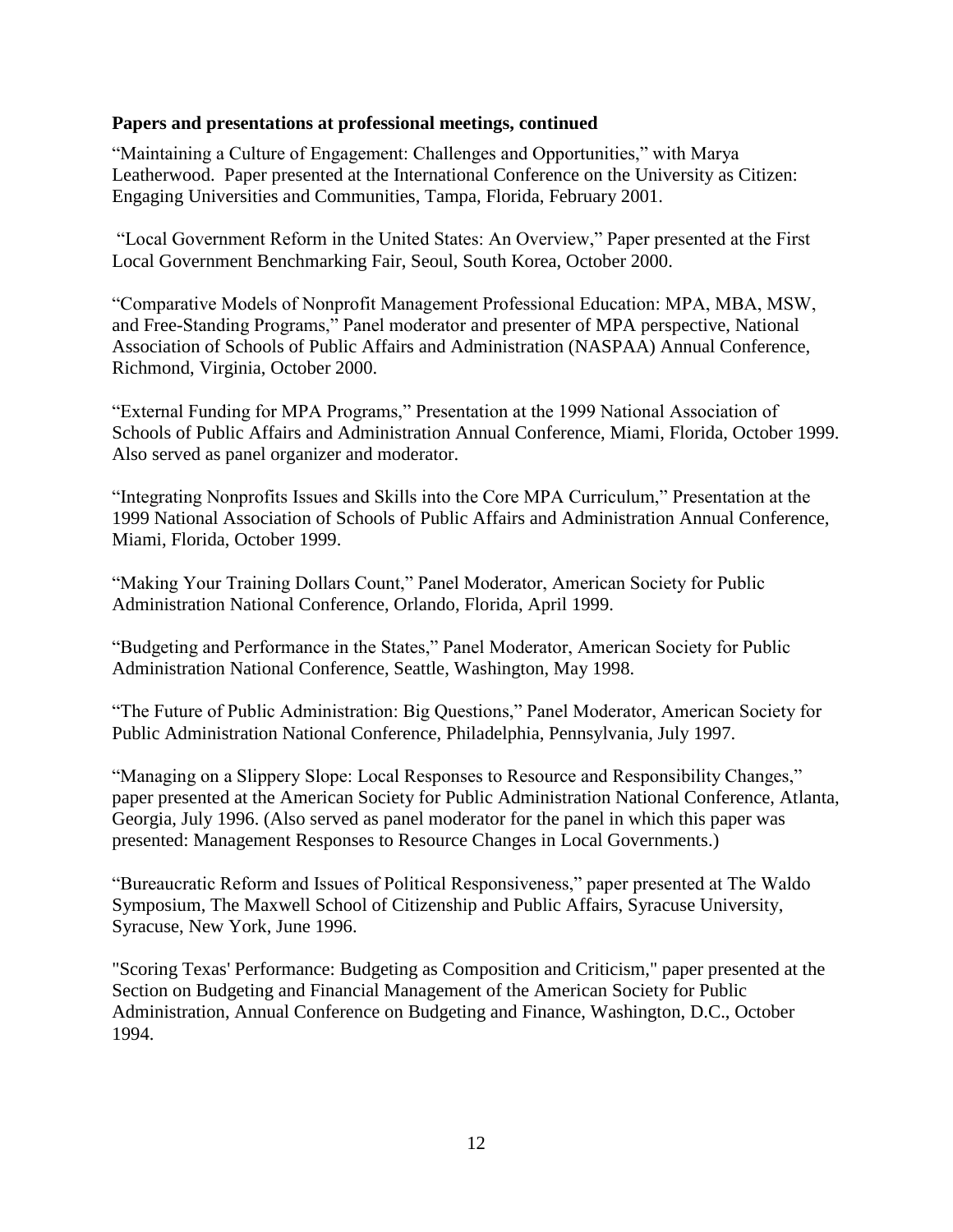#### **Papers and presentations at professional meetings, continued**

"Education for State and Local Government," American Society for Public Administration Annual Conference, San Francisco, California, July 1993.

"The LBJ School Policy Research Project as a Policy Workshop," Association for Public Policy and Management Annual Research Conference, Washington, D.C., October 1993.

"Juggling Dollars and Making Sense: Budgeting in Local Governments," paper presented at the 1992 Annual Conference on Public Budgeting and Finance, American Society for Public Administration Section on Budgeting and Financial Management, Washington, D.C., October 15-17, 1992.

"Influence of NASPAA Standards on MPA Curricula," presentation at panel on "Program Missions and Core Curricula" at the 1992 Annual Conference, National Association of Schools of Public Affairs and Administration, Cleveland, Ohio, October 22-24, 1992.

"LBJ School Policy Research Project," presentation at Panel on "Accelerated Learning Approaches" at the 1992 Annual Conference, National Association of Schools of Public Affairs and Administration, Cleveland, Ohio, October 22-24, 1992.

"The Ginger Rogers Bureaucracy: It Dances Just Like 3M, Only Backwards," paper presented at the Association for Public Policy Analysis and Management Annual Research Conference, Washington, D.C., October 24-26, 1991.

"Diffusion of Innovations in State and Local Government: Cognitive and Affective Influences in Recent Award Winners," with Vivian W. Davis, paper presented at the Annual Conference of the American Society for Public Administration, March 24-27, 1991, Washington, D.C.

"Financing Rural Public Services in Texas," paper presented at the Texas Rural Development Policy Workshop, Austin, Texas, November 13-15, 1989.

"Innovation in State and Local Government: Consideration of a Macro-Diffusion Process," paper prepared for the Conference on Diffusion of Innovations in the Public Sector, Austin, Texas, September 15-16, 1989, sponsored by the LBJ School of Public Affairs and the Ford Foundation.

"The Impact of Federal Tax Reform on State and Local Government Finance," panel moderator, American Society for Public Administration Annual Conference, Miami, Florida, April 1989.

"Budgetary Responses to Fiscal Challenges in Local Governments," paper presented at the Annual Meeting of the Urban Affairs Association, Baltimore, Maryland, March 1989.

"Life after Revenue Sharing: Local Government Responses," panel discussant, American Society for Public Administration Annual Conference, Portland, Oregon, April 1988.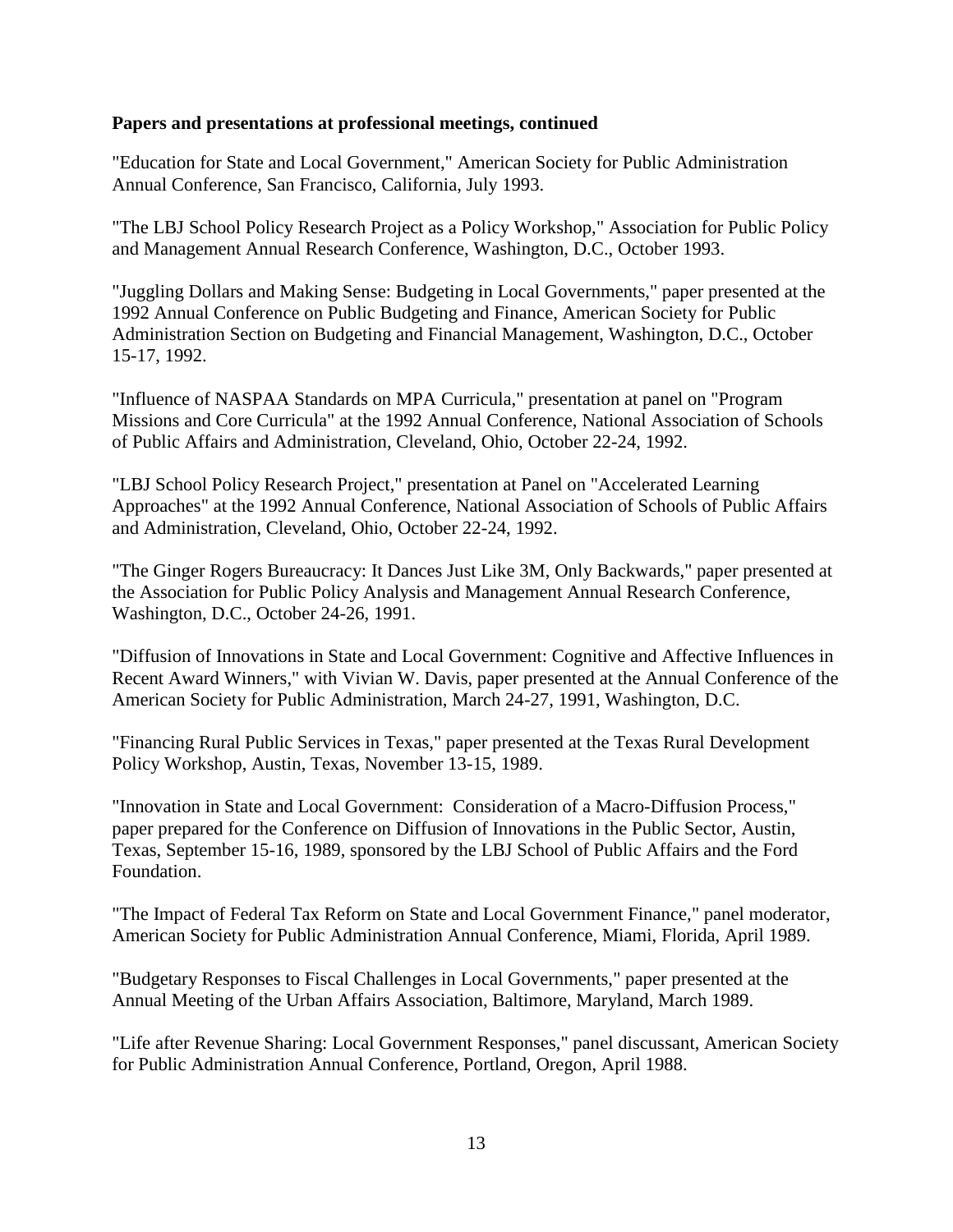#### **Papers and presentations at professional meetings, continued**

"Scarce Resource Management in the Third Sector: Doing More with Less in Nonprofit Organizations," paper presented at the American Society for Public Administration Annual Conference, Boston, Massachusetts, March, 1987.

"Strategic Processes for Cutback Decision Making," paper presented at the Region VIII Conference of the American Society for Public Administration, Salt Lake City, Utah, November, 1986; also served as chair of the Roundtable entitled "What Do You Do When Funds Are Cut? " at which the paper was presented.

"Budgetary Practices in U.S. Local Governments," paper presented at Texas Women Scholars: Contemporary Perspectives, a symposium held at the University of Texas at Austin, April, 1986.

"Budgetary Excellence: Road to Productivity?" with R. Paul Kinscherff, paper presented at the American Society for Public Administration Annual National Conference, Indianapolis, Indiana, March, 1985.

"Fiscal Effects of Environmental and Land Use Policies in Austin, Texas: Experience in a Megatrends High Growth City," with Susan G. Hadden, paper presented at the American Society for Public Administration Annual Conference, Denver, Colorado, April, 1984.

"Meeting the MBA Challenge for Public Sector Jobs: A Budgeting and Financial Management Curriculum for MPA Programs," paper presented at the American Society for Public Administration Annual Conference, Denver, Colorado, April 1984.

"The Architecture of Budget Requests: Does Form Follow Function?" paper presented at the American Society for Public Administration Annual Conference, New York City, April 1983.

"Forced Austerity: Budget Retrenchment After Loss of a Major Taxpaying Industry," paper presented at the Annual Meeting of the Urban Affairs Association, Flint, Michigan, March 1983.

#### **INVITED LECTURES AND SEMINARS**

"The Advent of Non-Governmental Organizations and the Changing Role of Government." Keynote address prepared for the Fourth East Asia/Pacific Humphrey Alumni Conference, Seoul, South Korea, September 2001. (This paper was presented for me by a colleague already in Korea because travel difficulties related to the events of September 11, 2001, precluded my attendance.)

"Bureaucratic Reform and Political Responsiveness," Seminar given at the Korean Institute of Public Administration, Seoul, South Korea, October 2000.

"Bureaucratic Reform and Political Responsiveness," Seminar given for graduate students at Sung Kyun Kwan University, Seoul, South Korea, October 2000.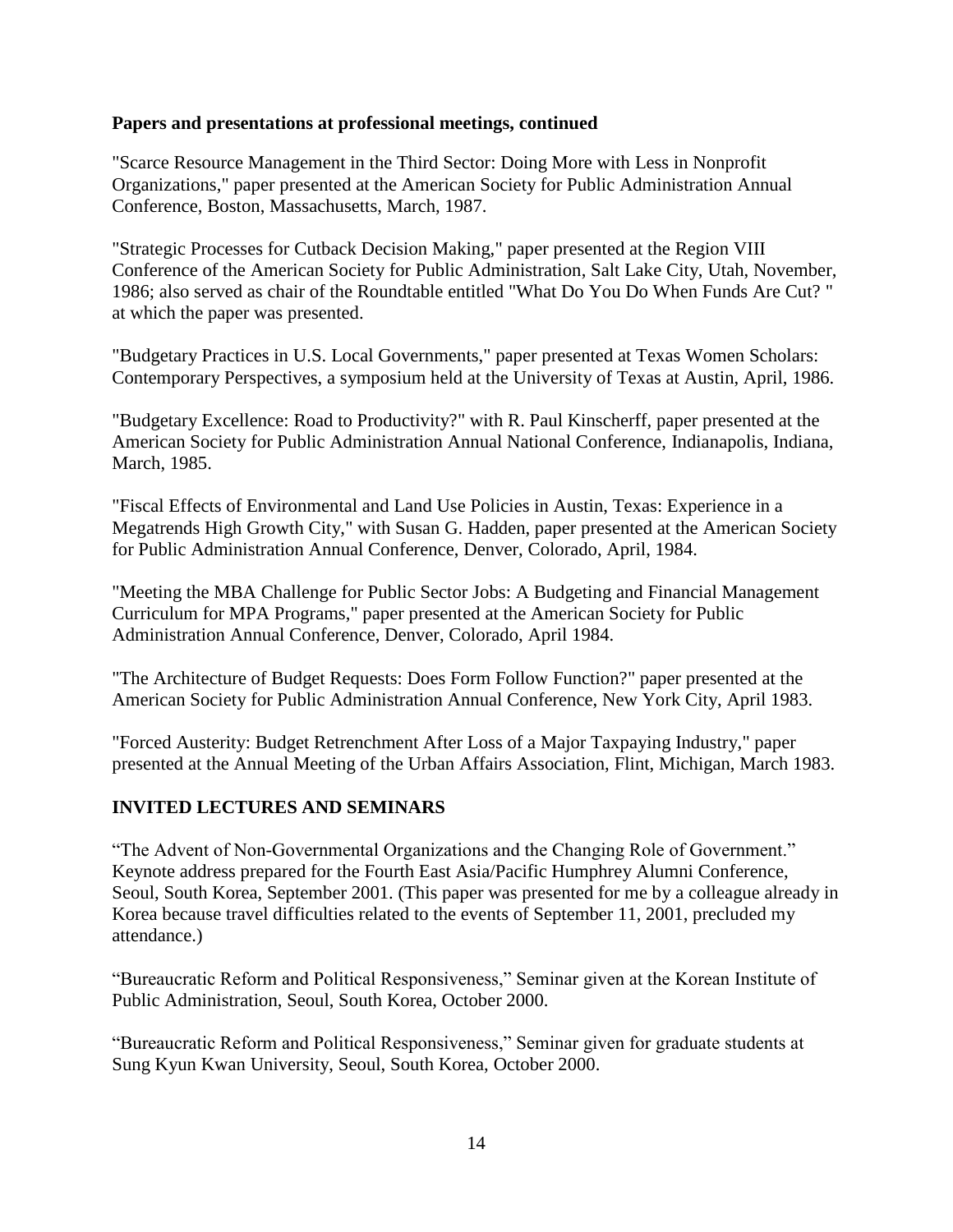#### **Invited lectures and seminars, continued**

"Local Government in the United States," Lecture to undergraduate public administration students at Kookmin University, Seoul, South Korea, October 2000.

#### **CONSULTATIONS**

External program reviewer for the MPA, BA/BS in Political Science, and Department of Public Administration at the University of Central Florida, January 2013.

Member, Fiscal Reform Panel, Metropolitan Forum of St. Louis, 2006. This panel of national experts in metropolitan governance and finance was convened by the Metropolitan Forum, a collaboration of the Regional Chamber and Growth Association (the regional Chamber of Commerce), East-West Gateway (the regional planning entity), and Focus St. Louis (a civic action organization), to develop recommendations for fiscal reform in the bi-state St. Louis Metropolitan Region for consideration by Forum member organizations and state, county, and local governments in Missouri and Illinois. Recommendations were presented in fall 2006.

External program reviewer for seven-year review of the MPA and BA/BS programs in Public Administration and the BA/BS program in Legal Studies, University of Central Florida, January 2004.

External Graduate Program Review Team for Division of Public Administration, University of New Mexico, April 2001.

External Program Reviewer for seven-year review of the Institute for Public Policy and Social Science Research, College of Social Science, Michigan State University, April, 1996.

Consultant on self-study and accreditation review, to the Public Administration Program, School of Public Affairs and Administration, University of Illinois at Springfield (formerly Sangamon State University), Springfield, Illinois, 1994.

Chair, Graduate Review Team, Division of Public Administration, University of New Mexico, October 1992.

Assessor, Personnel Assessment Center; member of three-person assessment team to screen candidates for position of Finance Director, City of El Paso, Texas, 1990.

National Association of Schools of Public Affairs and Administration, Commission on Peer Review and Accreditation, served as Chair and/or Member of accreditation Site Visit Teams 1987, and 1992 to 2004 (except 1988-91, when a member of the Commission).

Policy and Standards Division, Office of Underground Storage Tanks, U. S. Environmental Protection Agency, Municipal Finance Focus Group, 1988.

City of Beaumont, Texas: Investigation of loss of \$20 million cash investments, 1985.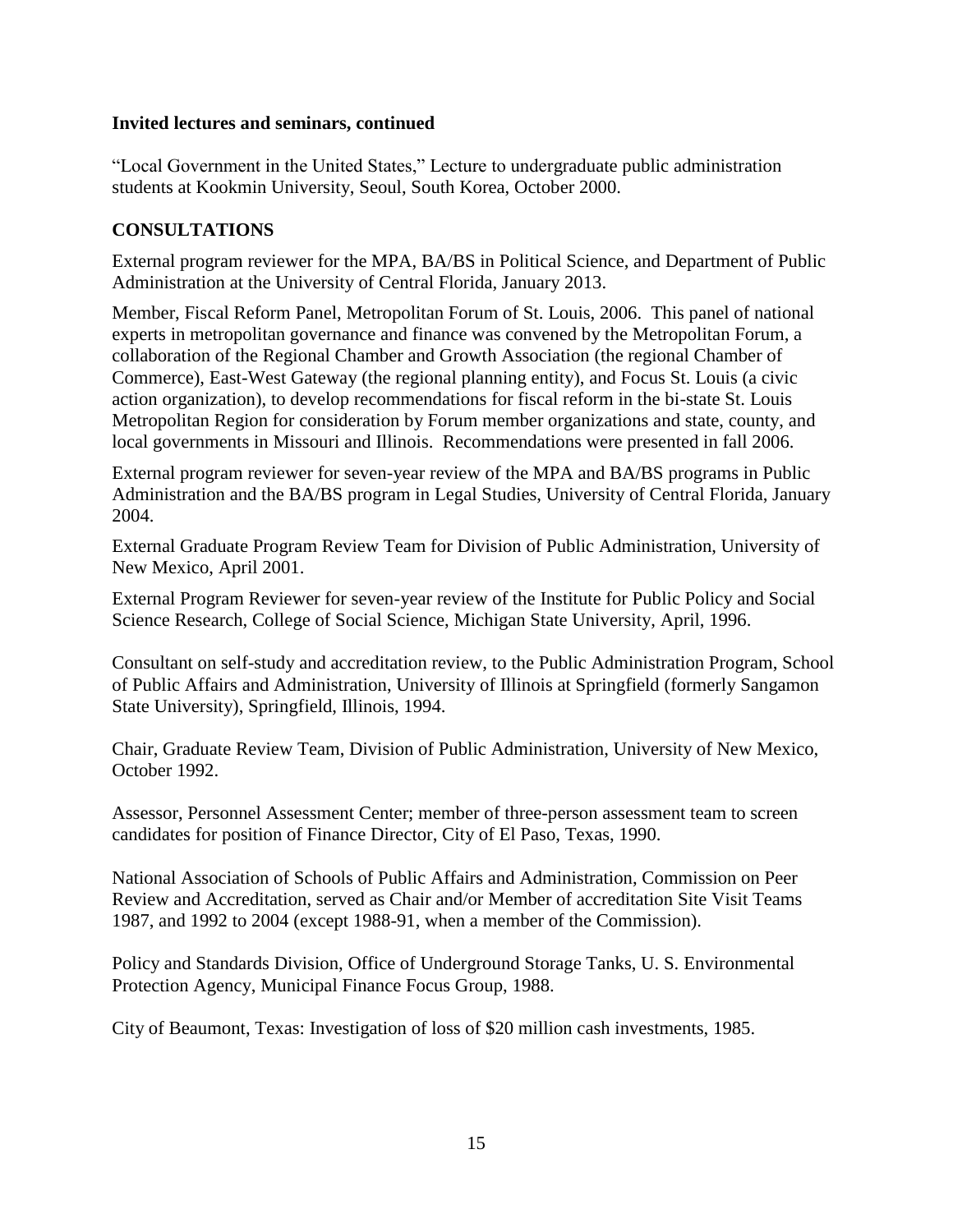#### **GRANTS AND CONTRACTS**

Mike Hogg Endowment, University of Texas at Austin, Grant for Research on Urban Budgeting and Financial Management, \$1000, Principal Investigator, 1994-1995.

Mike Hogg Endowment, University of Texas at Austin, Grant for Research on Urban Budgeting and Financial Management, \$2951, Principal Investigator, 1993-1994.

Patricia Roberts Harris Public Service Fellowships Program grant, U.S. Department of Education, \$44,000, LBJ School, University of Texas at Austin, Project Director, 1992-1993.

Patricia Roberts Harris Public Service Fellowships Program grant, U.S. Department of Education, \$16,000, LBJ School, University of Texas at Austin, Project Director, 1991-1992.

Innovations Conference Grant, Ford Foundation, \$75,000, Conference Coordinator and Project Director, (Principal Investigator was Dean Max Sherman), LBJ School, University of Texas at Austin, 1987-1992.

Interagency Contract, Texas Legislative Budget Board, \$20,000, Co-Principal Investigator (with Tom Keel), for Policy Research Project on Texas State Government Finance and Management, 1990-1991.

Interagency Contract, Texas Water Commission, \$20,000, Co-Principal Investigator (with Tom Keel), for Policy Research Project on Texas State Government Finance and Management, 1990- 1991.

Interagency Contract, Texas Legislative Budget Board, \$15,000, Co-Principal Investigator (with Tom Keel), for Policy Research Project on Texas Constitutional Spending Limits, 1989-1990.

Interagency Contract, Texas Office of the Attorney General, \$5,000, Co-Principal Investigator (with Tom Keel), for Policy Research Project on Texas Constitutional Spending Limits, 1989-90.

Interagency Contract, Texas Department of Parks and Wildlife, \$8,000, Co-Principal Investigator (with Tom Keel), for Policy Research Project on Texas Constitutional Spending Limits, 1989-90.

Conference of Urban Counties, Research Contract to evaluate state aid to Texas counties, \$7200, Principal Investigator, 1990.

Mike Hogg Endowment, University of Texas at Austin, Grant for Local Government Data Analysis, \$1569, Principal Investigator, 1990.

Mike Hogg Endowment, University of Texas at Austin, Grant for Urban Data Base Development, \$1300, Principal Investigator, 1989.

Title IX Public Service Fellowships Program grant, U.S. Department of Education, \$44,100, LBJ School, University of Texas at Austin, Project Director, 1985-1986.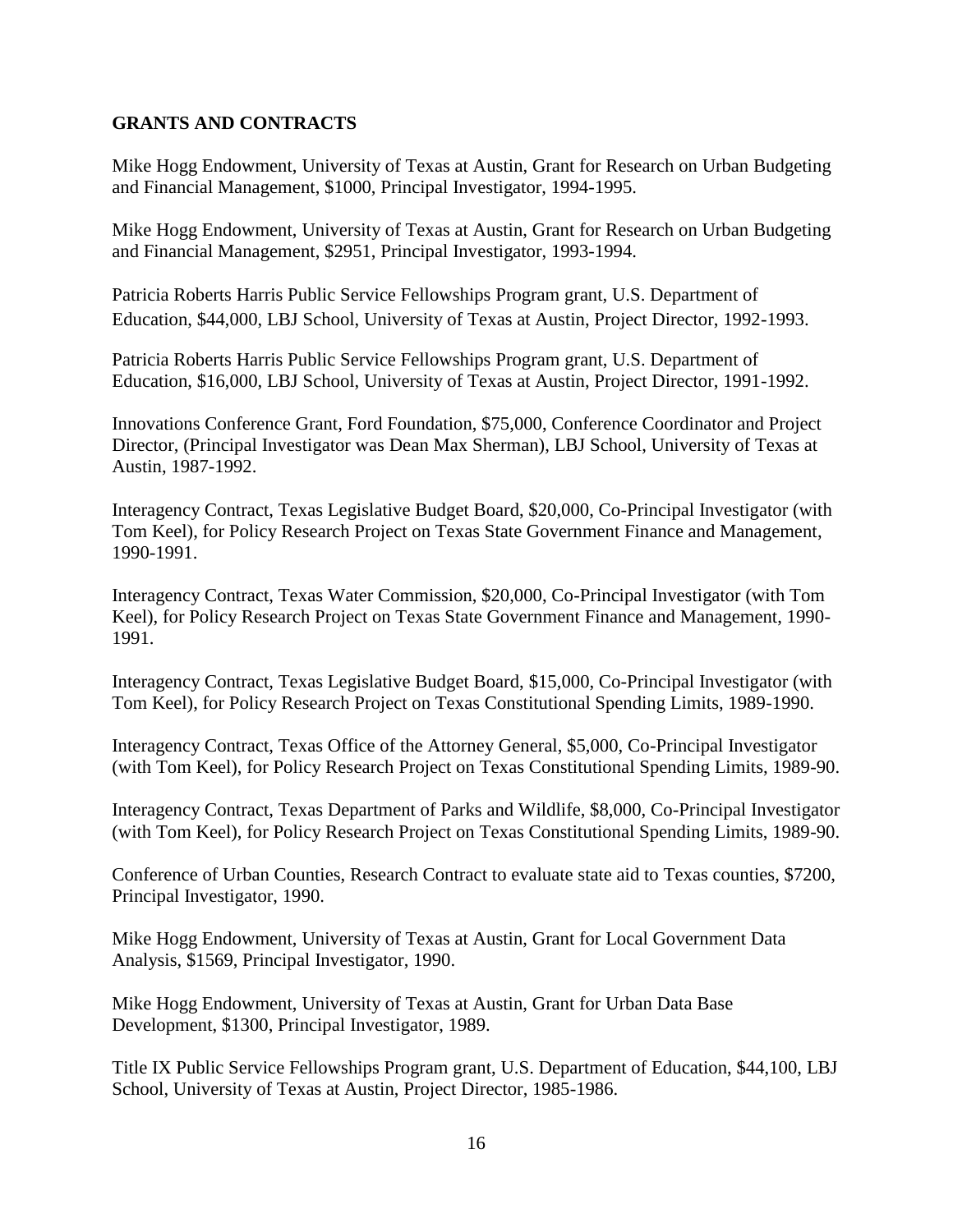#### **Grants and contracts, continued**

Policy Research Institute, University of Texas at Austin, Local Budgetary Survey and Data Base Development, \$2700, Principal Investigator, 1985.

Title IX Public Service Fellowships Program grant, U.S. Department of Education, \$25,200, LBJ School, University of Texas at Austin, Project Director, 1984-85.

#### **NEWSLETTER ARTICLES**

Monthly Presidential columns in *Public Administration Times*, April 2002-March 2003.

"*The Last Word*: Courtesy, Civility, and Goodwill as Ethical Behavior," *Ethics Today* 3 (Spring 2002), p. 14.

"Stages of Academic Success," *Professional Scholar* 1, (December 1992), pp. 2-3.

"The Realm of the Scholar in Public Affairs," *Professional Scholar* 1, (September 1992), pp. 3-4.

### **WORKSHOPS AND TRAINING PRESENTATIONS**

American Academic Leadership Institute, Becoming a Provost Academy,

- Opening Seminar. Panelist for session held at the American Association of State Colleges and Universities Academic Affairs Summer Meeting, Portland, Oregon, July 2015.
- Opening Seminar. Presenter and panelist for three sessions, held at the American Association of State Colleges and Universities Academic Affairs Summer Meeting, Ft. Lauderdale, Florida, July 2014.
- Associate Director, facilitator, and seminar presenter for the sessions of the opening seminar, held at the American Association of State Colleges and Universities Academic Affairs Summer Meeting, Baltimore, Maryland, July 2013.

Innovation in Government:

- Texas Governor's Executive Development Program, 1991- 1995
- National Forum for Black Public Administrators, 1992
- State Government Leadership Conference, 1992
- Texas Governor's Management Development Seminar, 1991
- Leadership 2000 Women's Campaign Research Conference, 1991
- Texas Secretary of State's Office, Management Program, 1991

Women in Higher Education: Texas Association of College Teachers Conference, 1992

Cost-Benefit Analysis: Eighth Annual Child Care Administrator's Conference, 1991

Management Skills Workshop, Head Start Training Program, Community Action Corporation of South Texas, Alice, Texas, 1985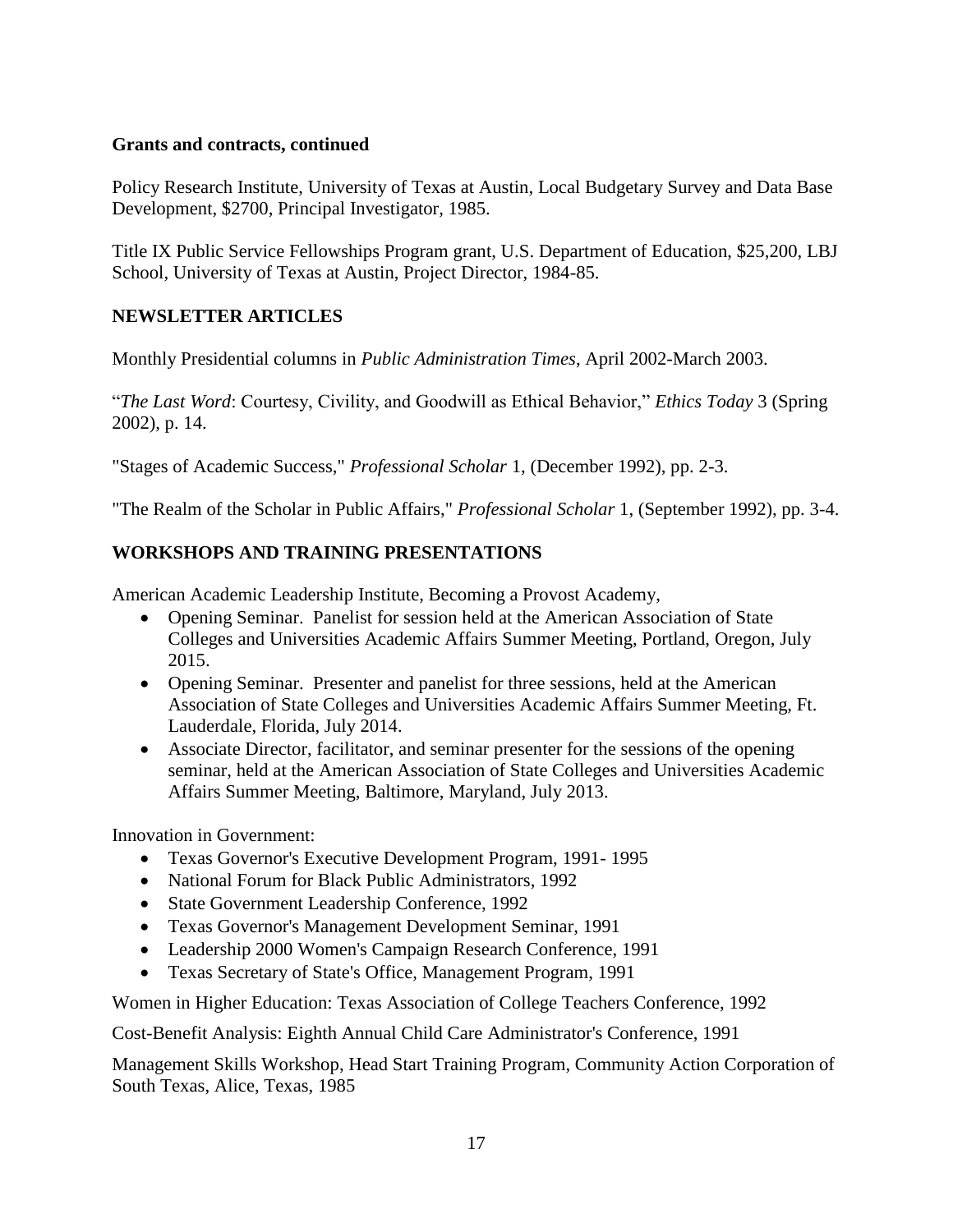#### **Workshops and training presentations, continued**

Governmental Accounting and Budgeting:

- Budget Analysis Workshop: City of Austin, Texas, (with David A. Cope), 1986.
- Budgeting Skills Workshop, Central Texas Library System Basic Skills Workshop, Austin, Texas, 1986.
- Budgeting as a Management Tool, Workshop for Librarians, Central Texas Library System, 1983.
- Introductory Governmental Accounting; Lyndon B. Johnson School of Public Affairs, Office of Conferences and Training, occasional presentations, 1982 to 1995.
- Government Budgeting; Lyndon B. Johnson School of Public Affairs, Office of Conferences and Training, occasional presentations, 1982 to 1995.

#### **PROFESSIONAL DEVELOPMENT ACTIVITIES**

Conference on the Future of State Universities, hosted by former governors Jeb Bush and Jim Hunt, Dallas, Texas, October 2011.

Conferences and meetings of:

- American Association of State Colleges and Universities (AASCU)
- Association of Public and Land Grant Universities (APLU)

American Academic Leadership Institute Executive Leadership Academy, 2012-13

AASCU Millennium Leadership Institute, June 9-12, 2007

AASCU Academic Leadership Institute, February 11-13, 2000

American Council on Education Office of Women in Higher Education, National Forum: *Advancing Women's Leadership: Styles, Strategies, and Tools*, December 4-5, 2000.

American Society of Association Executives, Symposium for Chief Elected Officers and Chief Executive Officers, April 11-12, 2002, as President of the American Society for Public Administration.

National Security Week, Army War College, June 1991. Participated as an invited civilian guest for the final week of the Army War College term in seminars and presentations with the Army War College class of 1991.

#### **AWARDS and HONORS**

- St. Louis Most Influential Business Women award, 2010.
- Athena Award, Hellenic Spirit Association, 2009
- Trail Blazer Award, University of Missouri-St. Louis, 2006
- Sigma Xi, charter member of University of Missouri-St. Louis chapter
- Phi Kappa Phi, Honorary Membership, University of Missouri-St. Louis
- Beta Gamma Sigma, Honorary Membership, University of Missouri-St. Louis
- Tau Sigma, Honorary Membership, University of Missouri, St. Louis
- Golden Key Honorary Society, Honorary Membership, University of Missouri-St. Louis
- Pi Alpha Alpha, Honorary Membership, American University